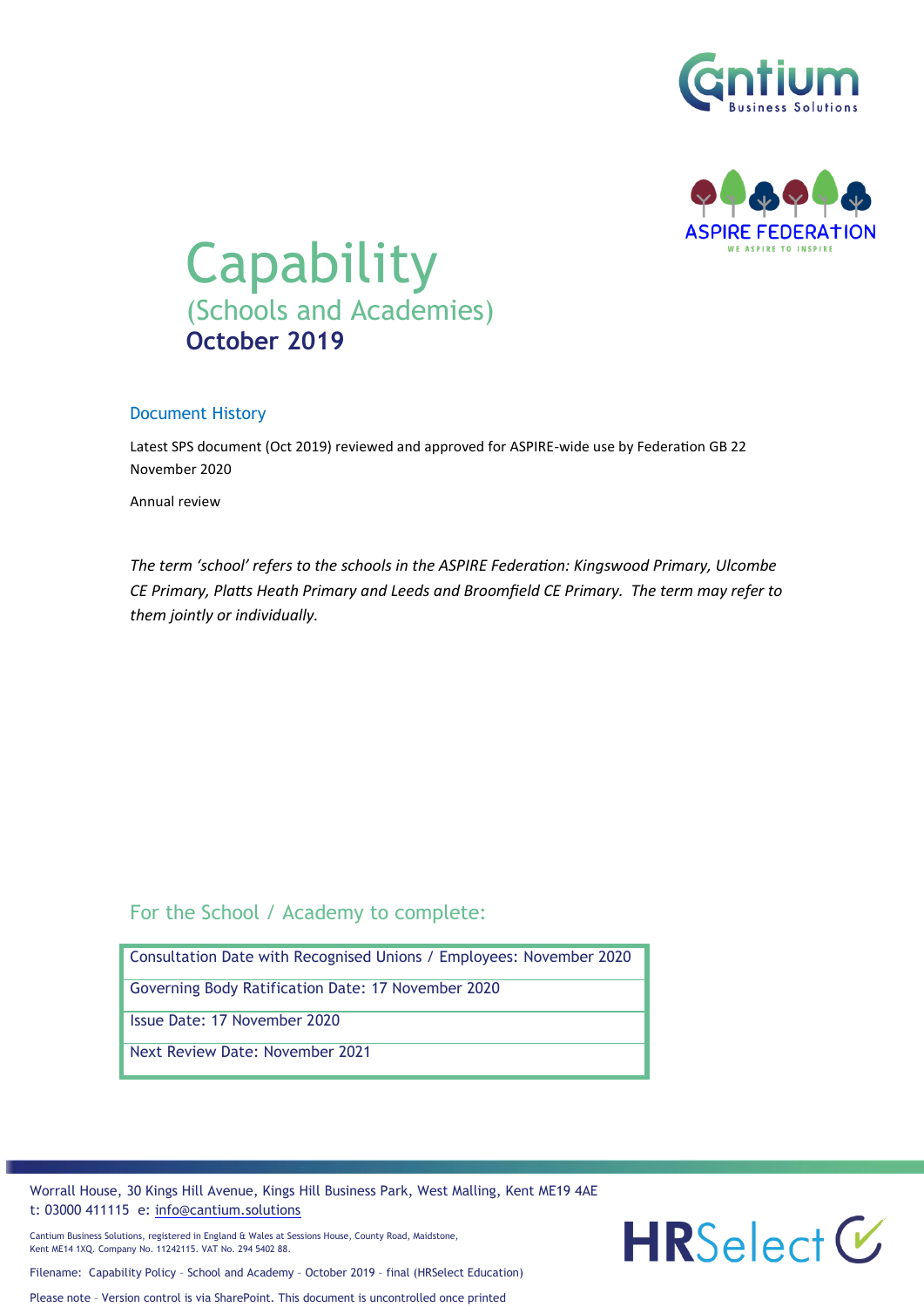

# **Contents**

| 2 Scope 4                                                                    |  |
|------------------------------------------------------------------------------|--|
|                                                                              |  |
|                                                                              |  |
|                                                                              |  |
|                                                                              |  |
|                                                                              |  |
|                                                                              |  |
|                                                                              |  |
|                                                                              |  |
|                                                                              |  |
|                                                                              |  |
|                                                                              |  |
|                                                                              |  |
|                                                                              |  |
| Part C: Additional Considerations in the Management of Capability Issues  18 |  |
|                                                                              |  |
|                                                                              |  |
|                                                                              |  |
|                                                                              |  |
|                                                                              |  |
|                                                                              |  |
|                                                                              |  |
|                                                                              |  |
|                                                                              |  |
|                                                                              |  |
|                                                                              |  |
|                                                                              |  |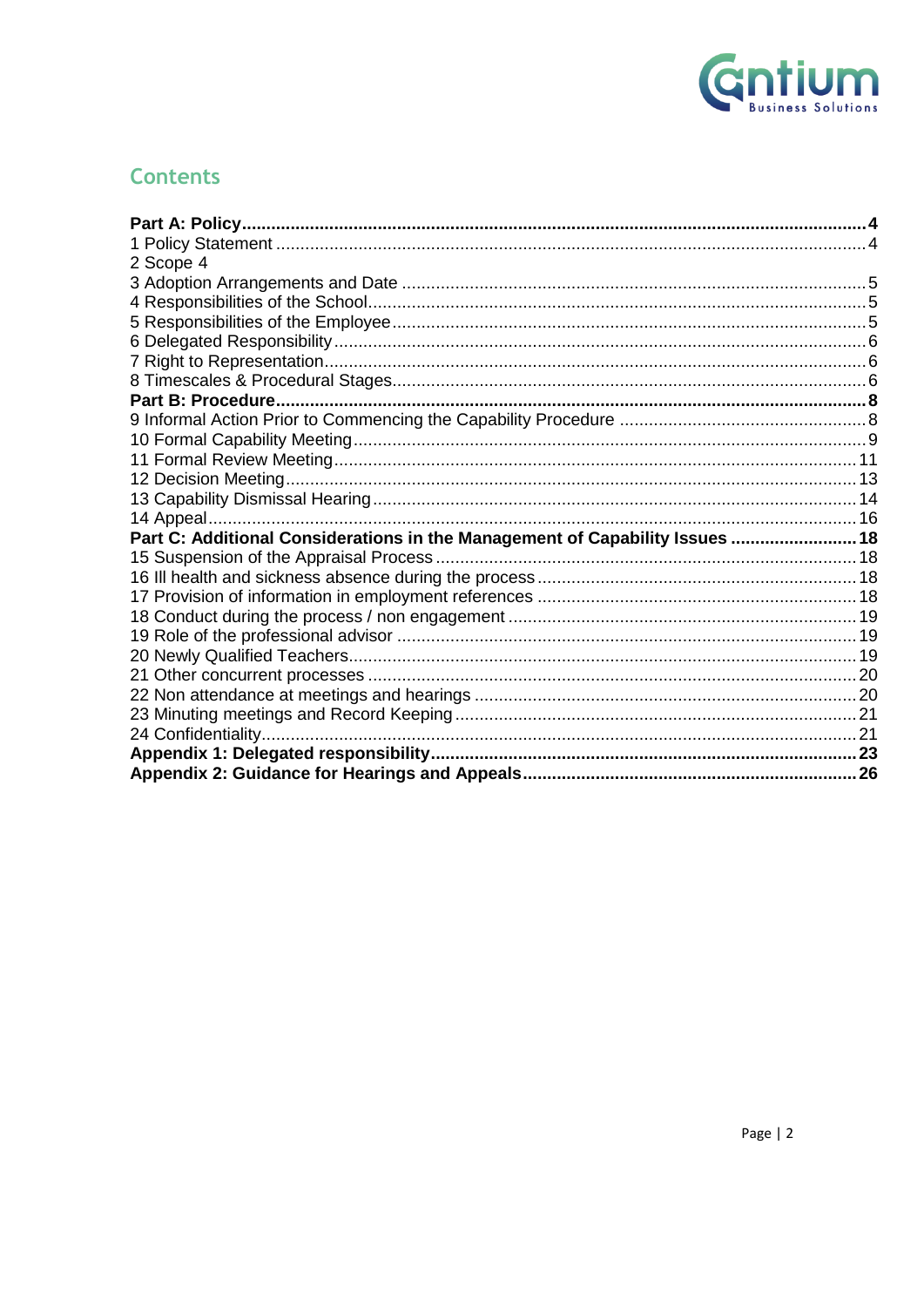

#### **Guidance Note:**

This policy has been developed by Cantium for use in all Schools and Academies.

#### **Kent Schools**

The Local Authority expects that all KCC Community and Voluntary Controlled Schools will use this document as the basis for their Capability Policy. This document is also strongly recommended for consideration for adoption by Foundation and Aided Schools.

This document has been shared with representatives of KCC's recognised trade union / professional associations for comment. Schools are advised to ensure staff and unions have the opportunity to comment on the proposed Capability Policy prior to the document being formally adopted by Governors.

#### **Academies and Schools Outside of Kent**

This policy and procedure may be adopted in its entirety or adapted for use by Academies and Schools / Academies outside of Kent.

Statutory / contractual obligations are highlighted within the policy. Areas where the Academy / School may determine their own approach or adopt varied provisions are also indicated.

Cantium is able to provide advice and support to Academies in developing their own policies.

Academies are strongly advised to ensure that there is sufficient opportunity for staff and their trade union / professional representatives to comment on the proposed Capability Policy prior to the document formally being adopted by Governors.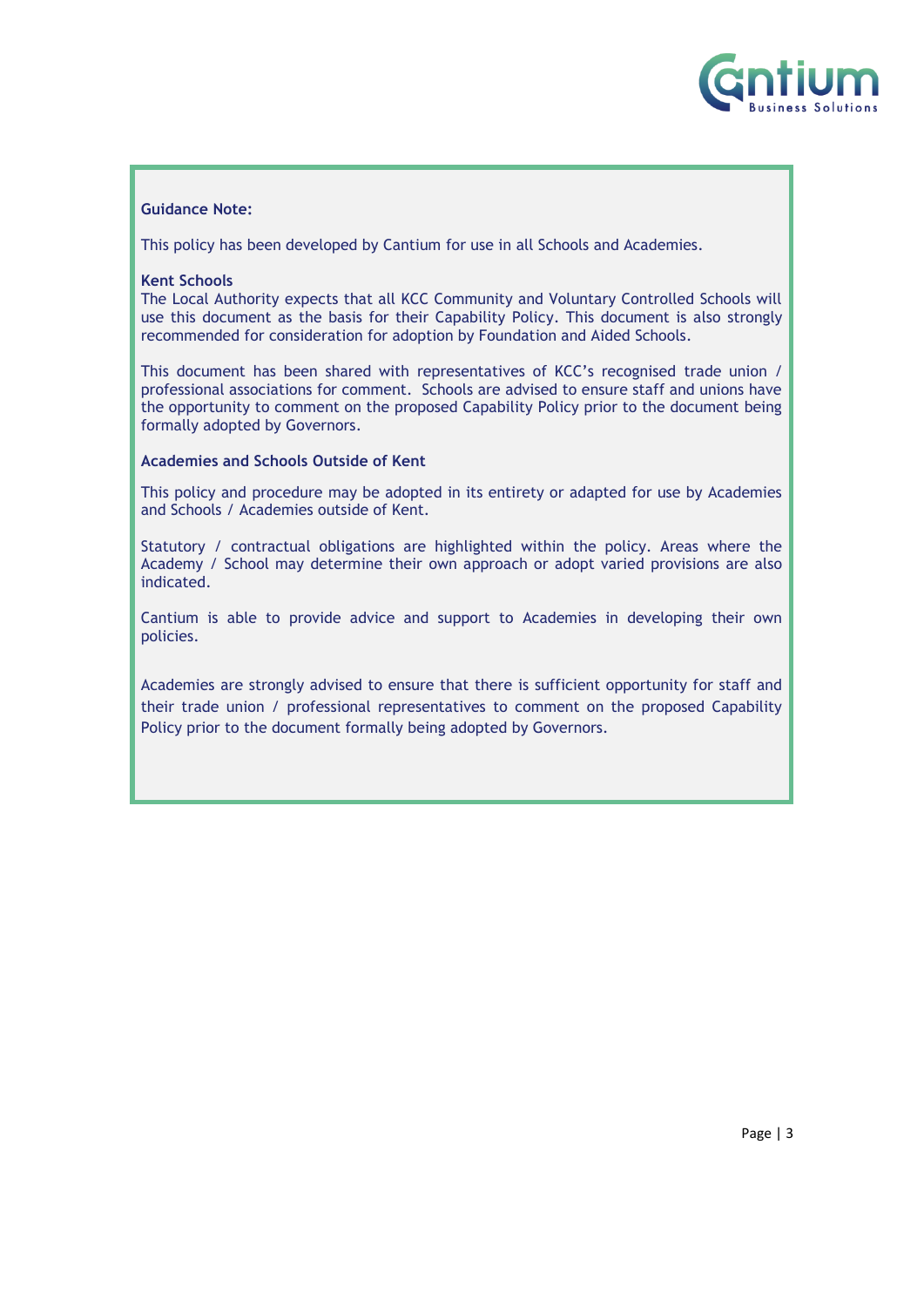

# <span id="page-3-0"></span>Part A: Policy

# <span id="page-3-1"></span>**1 Policy Statement**

The School expects the highest standards of performance from all its Employees in order to provide the best possible educational outcomes for pupils. The School also recognises the demands and challenges that may arise whilst working in a School setting and will endeavour to provide reasonable support to Employees in their role.

There are, however, occasions when a significant gap may develop between the performance standards required and expected in a role and the individual Employee's performance which, if not appropriately addressed, may affect pupils' education and/or the overall performance of the School.

This policy and procedure explains the process that the School will follow to address concerns regarding an Employee's performance and assist them to carry out their required duties to an acceptable standard to meet their contractual obligations.

Performance will be monitored by Headteacher / Line Manager on an ongoing basis. It is expected that many performance concerns can be addressed via informal line management support within the appraisal process.

The Policy and Procedure will be initiated where serious performance concerns have arisen which it has not been possible to resolve through these informal means.

At each stage of the procedure performance expectations will be made clear and objective targets / success criteria identified.

Employees will be given reasonable time, opportunity and support to achieve and sustain the required levels of performance. However, where performance does not meet the expectations of the School, a first or final written capability warning may be issued which may ultimately lead to dismissal.

This procedure explains:

- How the School will address performance concerns in a fair, consistent and structured manner
- What is expected from Managers and Employees with the management of such issues

## <span id="page-3-2"></span>**2 Scope**

This Policy and Procedure applies to all Teachers and Support Staff employed on either a permanent or temporary / fixed term basis.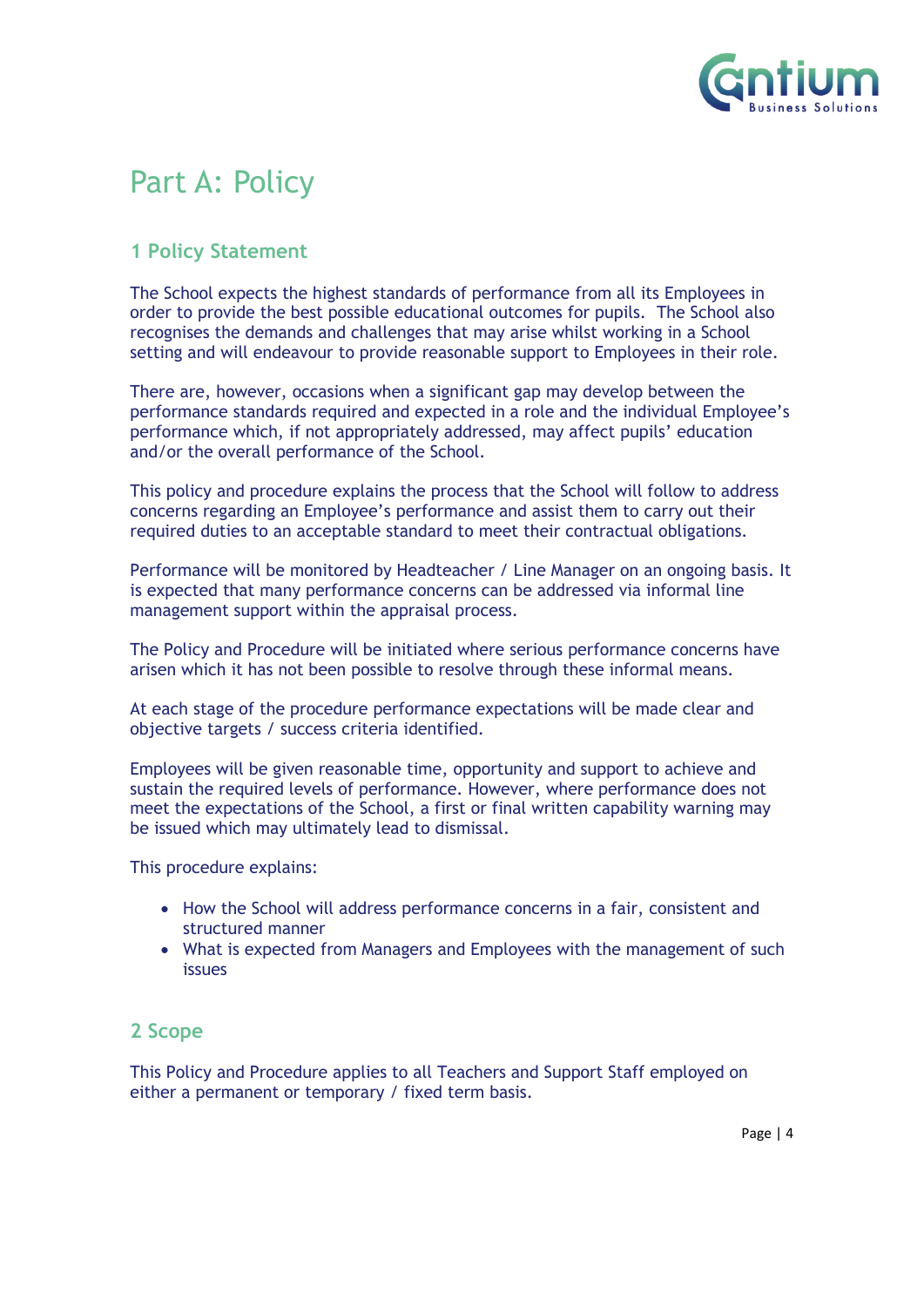

It does not apply to Employees within their probationary period. Newly qualified teachers within their Induction period are subject to separate procedures – please refer to section 20.

In some circumstance's performance may be unsatisfactory due to an Employee's own negligence, wilful misconduct or refusal to undertake the duties of the post. Such instances may be addressed via the School's Disciplinary Procedure.

The School may need to undertake appropriate investigation / fact finding to establish whether issues of unsatisfactory performance should be addressed via the capability or disciplinary procedures.

Capability concerns arising from ill health will be addressed in accordance with the School's absence and ill health management procedures.

### <span id="page-4-0"></span>**3 Adoption Arrangements and Date**

This policy was adopted by the ASPIRE Federation Governing Body 17 November 2020 and supersedes any previous Capability Policy and Procedure.

This policy will be reviewed by the Governing Body each year or earlier if there is a need. This will involve consultation with the recognised unions where there have been material changes.

## <span id="page-4-1"></span>**4 Responsibilities of the School**

- To ensure Employees are aware of the standards of performance which are expected of them and to take appropriate action
- To provide reasonable support, guidance, training and constructive feedback to Employees whose performance is causing concern
- To give an Employee opportunity to meet the expected standard of performance and make them aware of the consequences should they fail to do so.

## <span id="page-4-2"></span>**5 Responsibilities of the Employee**

- To acknowledge that good job performance is a crucial part of any employment relationship and accept this as the norm
- To engage professionally and constructively with the capability process and any appropriate action taken by the Headteacher to support their performance improvement
- To make the Headteacher aware of any factors that may be impacting on their performance so appropriate support can be considered at the earliest opportunity.

Page | 5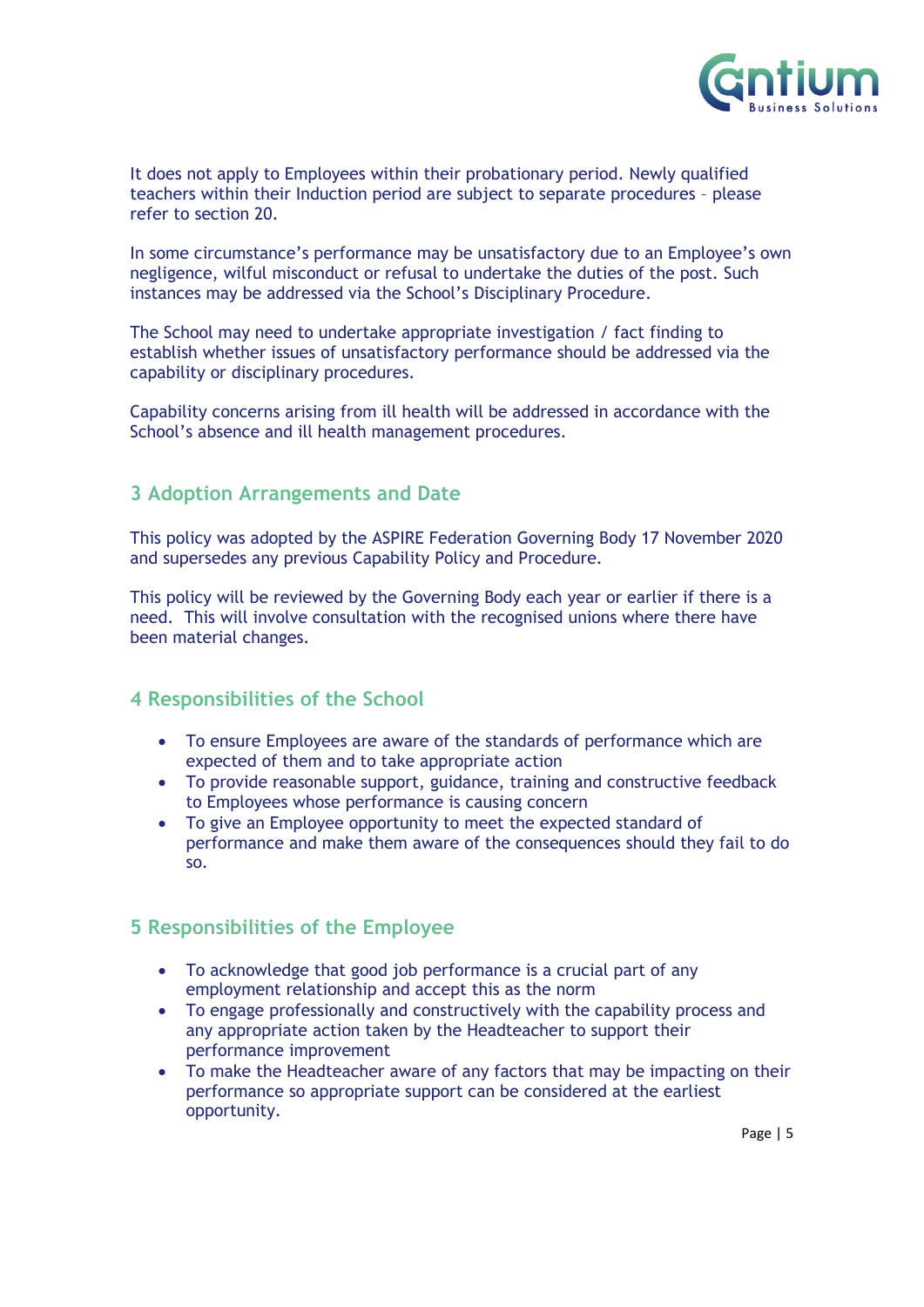

# <span id="page-5-0"></span>**6 Delegated Responsibility**

The management of capability issues may be delegated to staff other than the Headteacher. References to the role of the Headteacher in the policy and procedure may include his / her nominee.

Please refer to Appendix 1 for further details of the delegation arrangements which apply in this School.

# <span id="page-5-1"></span>**7 Right to Representation**

An Employee has the right to be accompanied during meetings held under the Capability procedure by either a workplace colleague or trade union representative.

# <span id="page-5-2"></span>**8 Timescales & Procedural Stages**

Concerns regarding performance will be addressed at the earliest opportunity.

As a guide, an Employee will be allowed 4-8 working weeks between review meetings to achieve the required performance improvements. A shorter period between review meetings may be appropriate where there is evidence of:

- Noncompliance with legal or statutory requirements
- The education, health & safety or wellbeing of pupils being at risk
- Or where the seniority and experience of the postholder would indicate that improvements should be made more rapidly.

The School reserves the right to adopt an accelerated process or bring forward the date of review meetings should there be further deterioration of performance.

In most instances it is expected that informal management action will have been put in place before the formal capability procedure is initiated. However, concerns may be addressed immediately under the capability procedure where:

- The concerns / impact on students are so serious as to warrant immediate formal action
- There is reason to believe that the use of informal discussions is unlikely to have the desired impact on performance and the Employee has been made aware of the concerns through previous discussions.

In exceptional circumstances in cases of gross incompetence the School reserves this right to move immediately to consider the termination of employment without recourse to the full procedure and a dismissal hearing may be convened immediately.

Where an Employee has been subject to the formal stages of the procedure and, within a 6 month period of a warning expiring, is unable to sustain the expected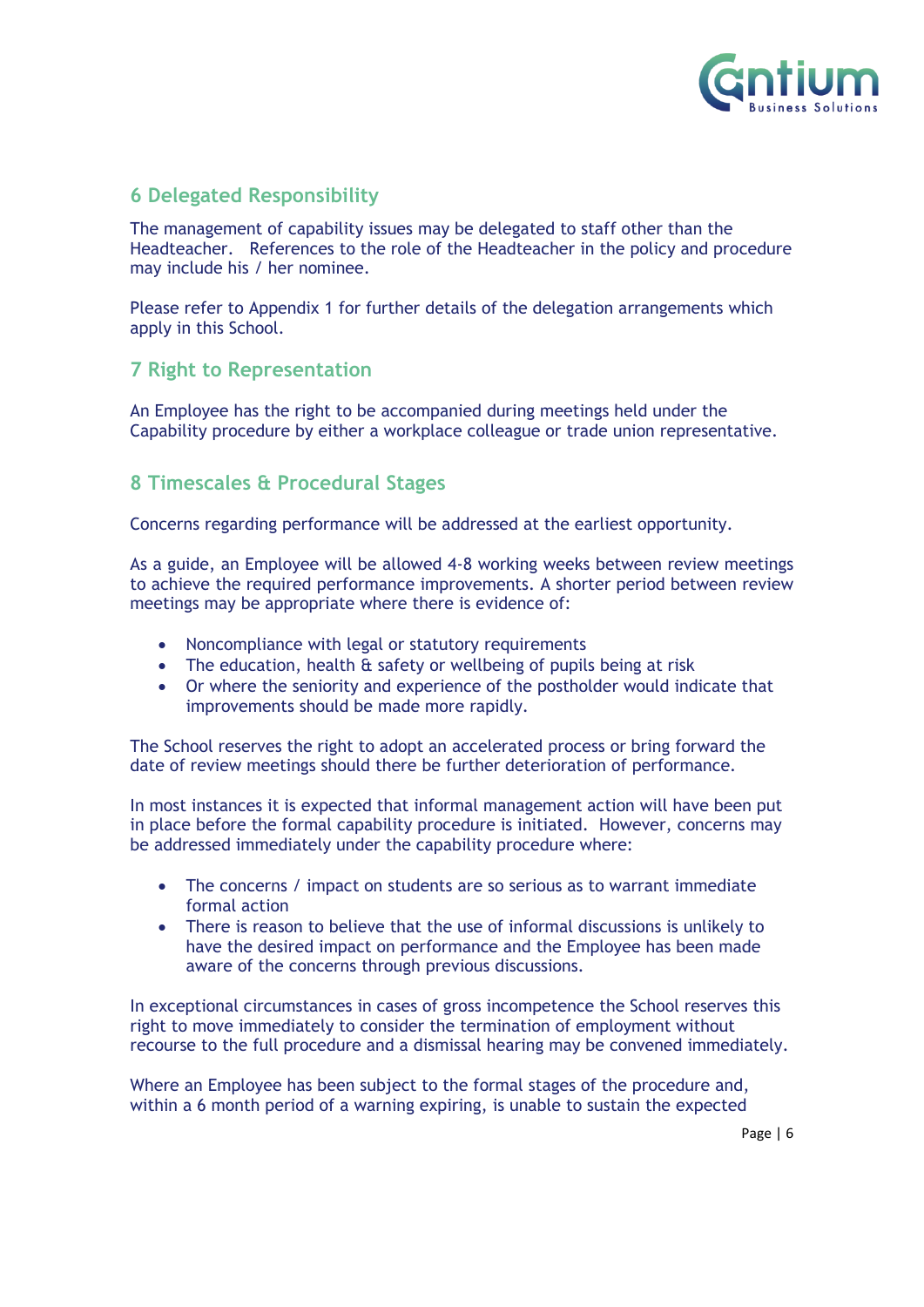

levels of performance the School reserves the right to restart the Capability Procedure at the stage the it was suspended or any stage prior to this.

For the purpose of this procedure 'working days' will normally refer to the 195 school days. At the school's discretion, working days may include school closure periods where an Employee works outside of term time. Appropriate timescales will be discussed with the Employee.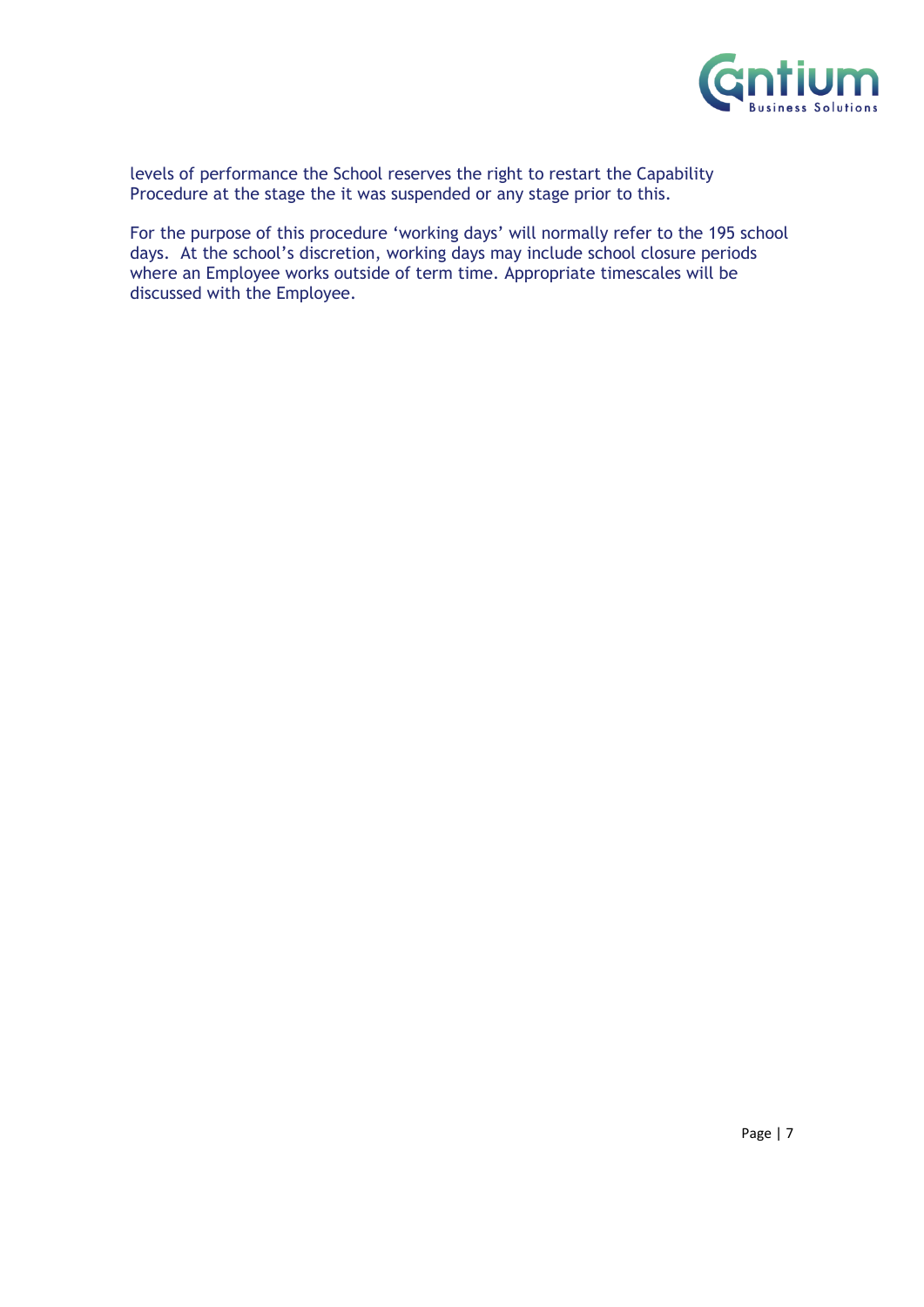

# <span id="page-7-0"></span>Part B: Procedure

## Informal Management Action to address concerns

#### <span id="page-7-1"></span>**9 Informal Action Prior to Commencing the Capability Procedure**

#### **Guidance Note:**

The nature and extent of any informal action taken will depend on the circumstances of the case. However, schools are strongly advised to ensure that there is sufficient evidence of the concerns, informal actions taken and outcomes before instigating the formal procedure. This may include putting in place an informal performance support plan. Please seek further guidance from the school's Consultant.

It should be noted that there is not requirement to disclose informal capability actions in a reference – however the School has an obligation to Employees and prospective Employers to ensure any reference provided is an accurate and fair reflection of an Employee's performance.

Performance will be monitored on an ongoing basis by the Headteacher / Line Manager via the School's appraisal process and through regular line management discussion.

All Employees should have a clear understanding of the performance expectations in their role.

This may be gained through:

- Feedback and dialogue with the Headteacher / line manager
- Familiarising themselves with their job description, standards of performance, relevant policies, procedures and practices, rules and regulations
- Expectations set and feedback shared through the appraisal process
- For Teachers reference to the Teaching Standards and in the case of threshold teachers, the criteria for UPR progression set out in the STPCD
- For Headteachers reference to the advisory National Standards of Excellence for Headteachers
- Proactively seeking clarification if there are aspects of their job role or performance expectations which they do not understand.

Employees will be made aware of any concerns at the earliest opportunity and given practical advice / support to improve their performance. It is anticipated that most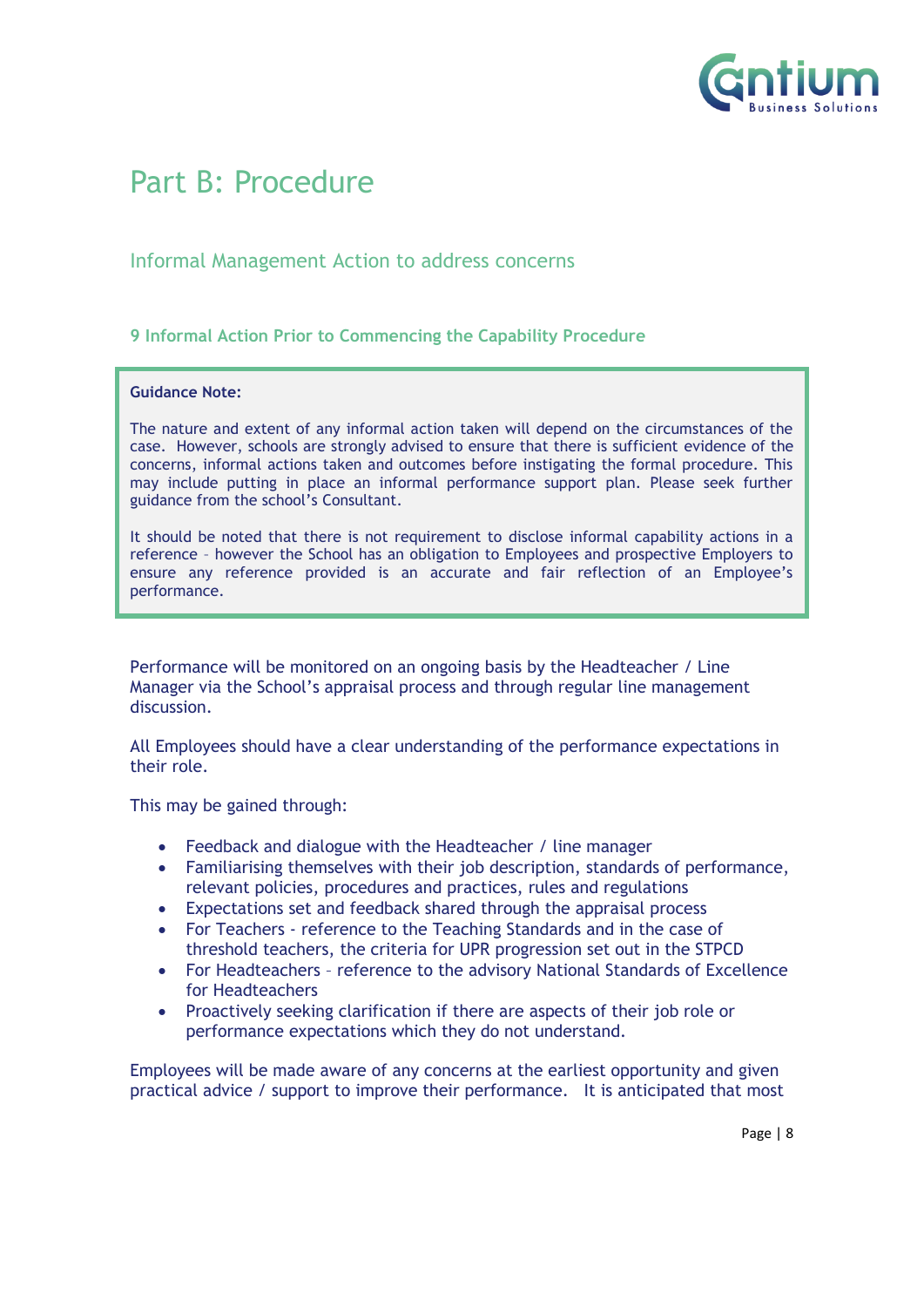

performance concerns will be successfully addressed via informal management support, coaching, training, and observation with constructive feedback.

A reasonable informal period of support and monitoring will be implemented before the formal capability process is initiated.

However, where:

- Underperformance against expected standards has continued for some time; or
- The underperformance is sufficiently serious or has persisted despite the provision of support

The Headteacher  $\ell$  line manager may determine that it is necessary to initiate the formal capability process.

# Formal Capability Procedure

### <span id="page-8-0"></span>**10 Formal Capability Meeting**

An Employee will be given 5 working days written notice of the requirement to attend a Formal Capability Meeting with the Headteacher or Line Manager.

The notification will explain:

- The specific areas of performance which are causing concern and the evidence for this
- The possible consequences including notification that a first or final capability warning may be issued
- The time and place of the meeting
- That this Employee may wish to be accompanied by a Trade Union Representative or workplace colleague

The purpose of the meeting is to establish the facts relating to the specific areas of performance concern and the impact of these. The employee will be given sufficient opportunity to respond to the concerns and provide any relevant information relating to their performance.

The meeting may be adjourned by the Headteacher / Line Manager to consider any information presented or, if appropriate, undertake further investigation before determining the outcome.

The outcome of the meeting may be: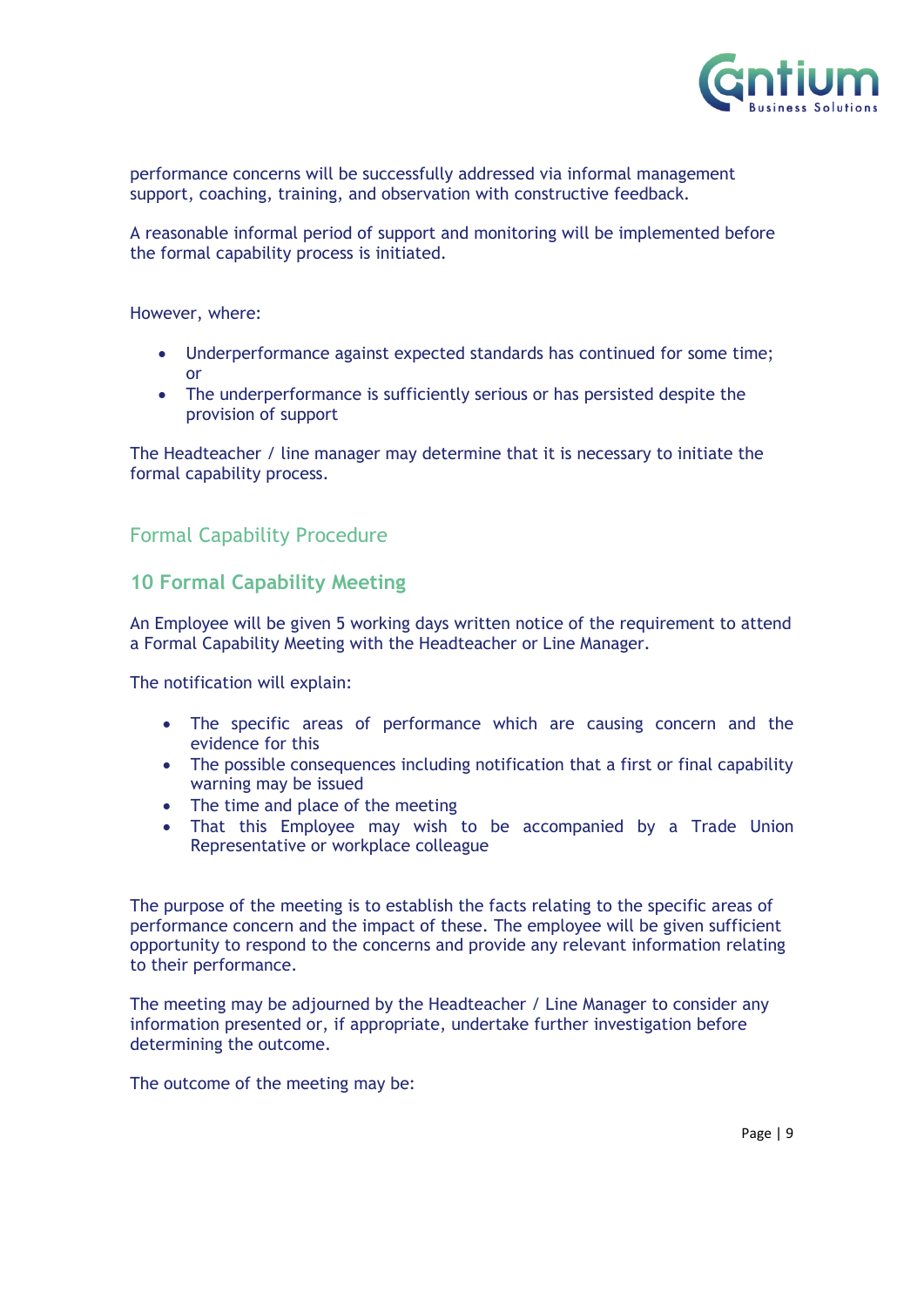

- That there are no grounds to pursue the formal capability procedure and concerns will continue to be addressed via informal management support and the appraisal process
- To issue the Employee with a first or, if the seriousness of the performance concerns warrant, a final written capability warning and advise them that a period of formal capability monitoring will commence.

A first written capability warning will remain live for 6 months and a final written capability warning will remain live for 12 months.

Where a period of formal capability monitoring is to commence the meeting will continue and the following discussed:

- The expected standards of performance
- Clear targets for improvement, criteria for success and the expected timescales to achieve these
- Consideration of any support, advice, training which might support the Employee in meeting the targets and improving their performance
- Consideration of how the Employee's wellbeing might be supported during the process
- Arrangements for the monitoring / assessment of performance improvements
- Timescales and arrangements for reviewing performance at the end of the formal capability monitoring period – including a date for a review meeting.
- That failure to make the required improvements within the identified period may result in a final capability warning or a case being made to consider dismissal on the grounds of capability.

Targets set at this stage should be proportionate in number and reasonable in expectation with clear success criteria and a focus on supporting development. Where significant improvement is required, an initial number of priority objectives may be set and any progress reviews may identify further objectives required to reach a satisfactory overall level of performance.

In the case of the Headteacher and other positions with leadership / management accountabilities where School or department objectives are required, consideration will be given as to how to assess, monitor and evaluate the individual's contribution to meeting such objectives.

Formal monitoring, guidance and support will continue during this period.

Following the meeting the employee will receive written confirmation within 5 working days of:

- The warning issued, duration and the arrangements for appeal
- The performance expectations, targets and any agreed supports
- The duration of the formal monitoring period arrangements for any monitoring including the date of the review meeting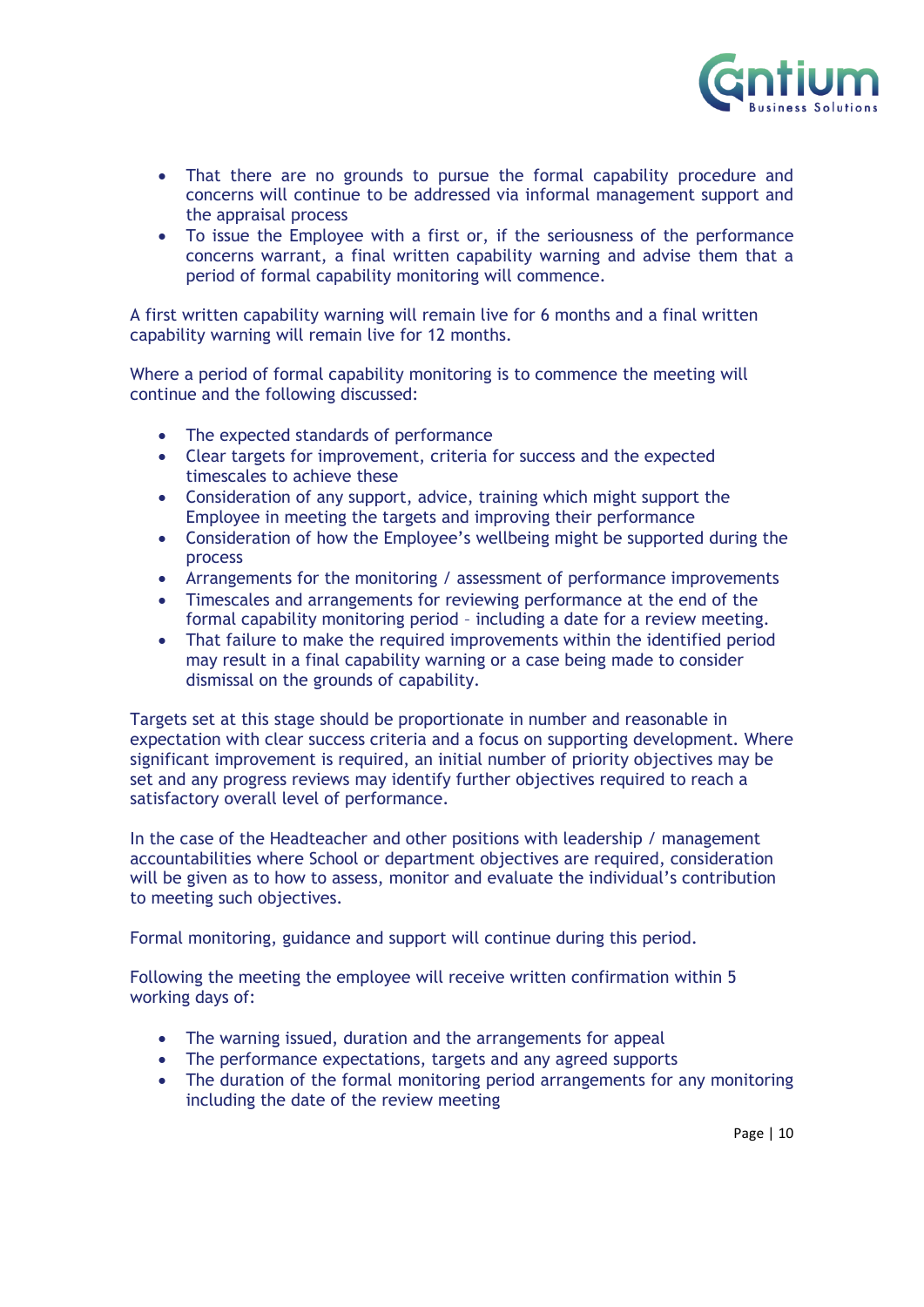

Employees will be given a reasonable opportunity to meet the targets and demonstrate improved performance. The monitoring period may vary depending on the circumstances but as a guide will usually be up to 4-8 working weeks.

Formal monitoring, guidance and support will continue during this period.

#### **Guidance Note:**

A Formal Review meeting will be convened where an Employee has been issued with a first written warning at the previous stage. Where a final capability warning was issued the Employee will be required to attend a Decision Meeting (para 12 below)

In the absence of a previously agreed date or in the event that the arrangements need to be amended the Employee will be given 5 working days written notice of this meeting.

# <span id="page-10-0"></span>**11 Formal Review Meeting**

At the end of the monitoring period a formal review meeting will be convened to consider the Employee's progress.

The meeting will be led by the Headteacher or Line Manager and the Employee may wish to be accompanied by a Trade Union representative or workplace colleague.

During the meeting the Headteacher / Line Manager will review the evidence of progress against the specific targets which have been set.

The Employee will be given an opportunity to respond or provide any relevant information relating to their progress.

At the end of the meeting the Employee will be advised of one of the following outcomes:

- That an acceptable standard of performance has been achieved. Any action under the capability procedure will end and informal monitoring will continue via the appraisal process to ensure improvements are sustained. The Employee will be advised that should further concerns arise the School may resume the capability procedure (see paragraph 8)
- There has been some improvement in performance. In such cases it may be appropriate to extend the monitoring and review period to fully embed and sustain the standards expected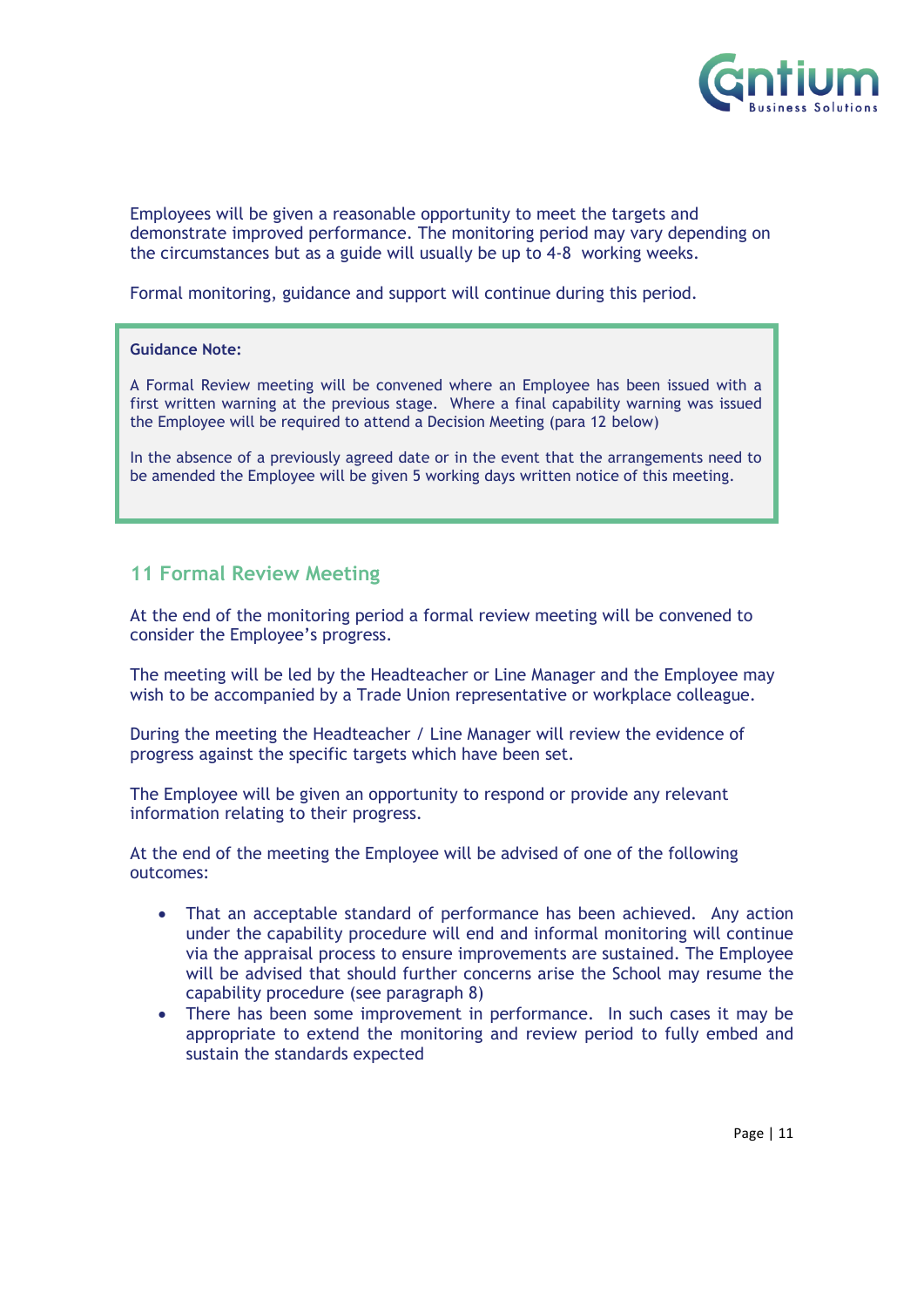

 Performance has not improved to an acceptable standard. The Employee will be issued with a final written capability warning and a further period of monitoring will take place.

A final written capability warning will remain live for 12 months.

Where a further period of capability monitoring is to take place the meeting will continue and the following discussed:

- The expected standards of performance
- Clear targets for improvement, criteria for success and the expected timescales to achieve these
- Consideration of any support, advice, training which might support the Employee in meeting the targets and improving their performance
- Consideration of how the Employee's wellbeing might be supported during the process
- Arrangements for the monitoring / assessment of performance improvements
- Timescales and arrangements for reviewing performance at the end of the formal capability monitoring period – including a date for a review meeting.
- That failure to make the required improvements within the identified period may result in a case being made to consider dismissal on the grounds of capability.

Where targets set previously have only been partially met these may be extended during the monitoring period. Alternatively, where priority objectives which were identified initially have been achieved further objectives may be identified to reach a satisfactory overall level of performance.

Following the meeting the Employee will receive written confirmation within 5 working days of:

- The warning issued, duration and the arrangements for appeal
- The performance expectations, targets and any agreed supports
- The duration of the formal monitoring period arrangements for any monitoring and details of the Decision Meeting

A period of monitoring will follow the issuing of a formal capability warning. As a guide the monitoring period will usually be between 4-8 working weeks but may be less depending on the circumstances.

Formal monitoring, guidance and support will continue during this period.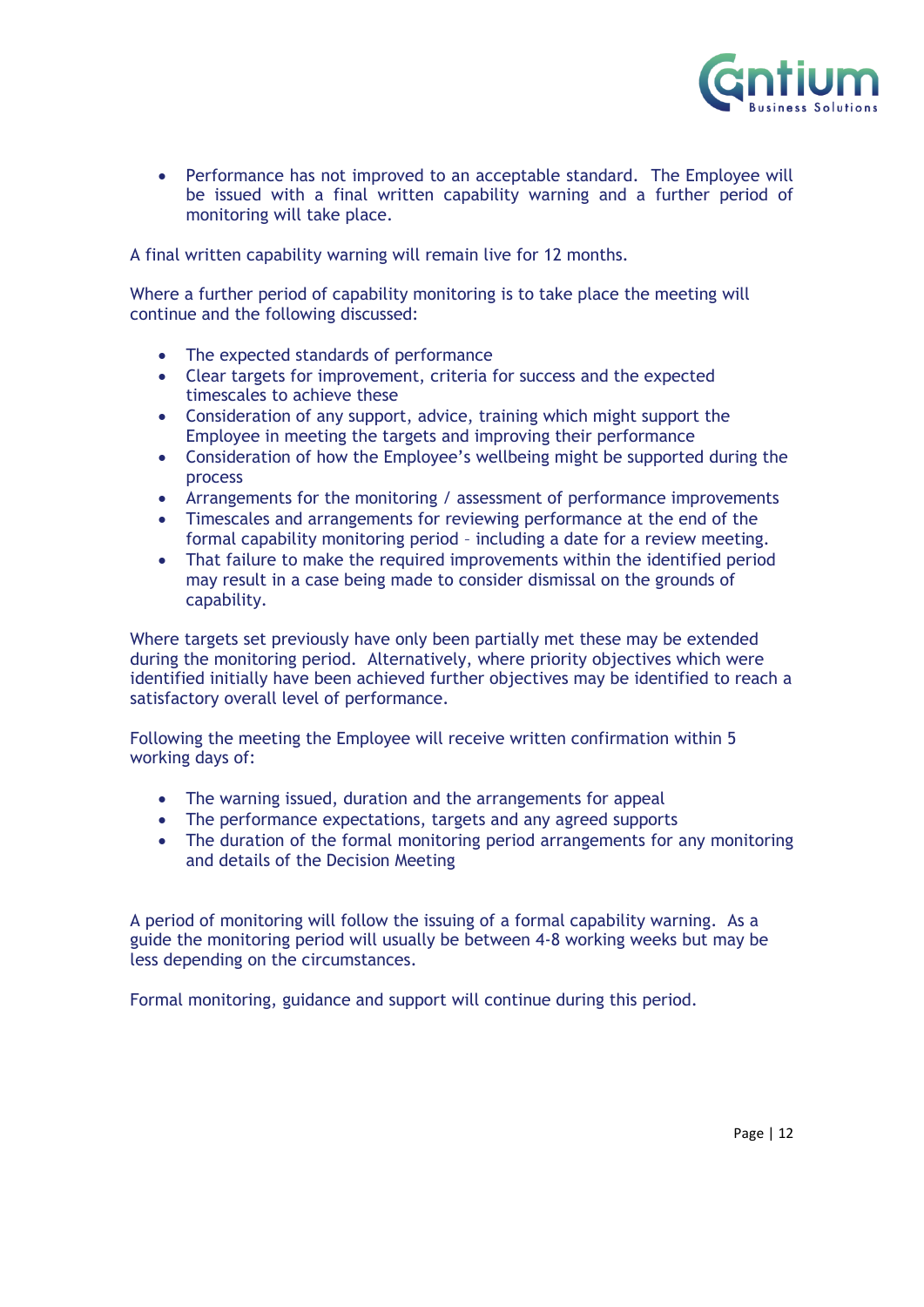

# <span id="page-12-0"></span>**12 Decision Meeting**

#### **Guidance Note:**

In the absence of a previously agreed date or in the event that the arrangements need to be amended the Employee will be given 5 working days written notice of this meeting.

At the end of the monitoring period a Decision meeting will be convened to consider the Employee's progress.

The meeting will be led by the Headteacher/Line Manager and the Employee may be accompanied by a Trade Union representative or workplace colleague.

At the meeting the following will be considered:

- Evidence of the concerns regarding performance and progress against targets for improvement
- Any additional evidence or information presented by the Employee
- The extent to which the Employee has shown insight and engaged with the progress / support provided
- The impact of the Employee's performance upon the School, pupils and colleagues; and
- Any mitigating factors

The Employee will be given an opportunity to respond to concerns about their performance or make any relevant representations / provide additional evidence. They may provide new information or a different context to the information / evidence already collected.

It would be usual for this new evidence/information to be considered at this meeting however, it may in exceptional circumstances, be necessary to adjourn the meeting if the headteacher/line manager feels further clarification is necessary.

The outcome of this meeting may be:

That an acceptable standard of performance has been achieved, the formal capability procedure will end and informal monitoring will continue via the appraisal process to ensure improvements are sustained. The Employee will be advised that should further concerns arise the School may resume the capability procedure (see paragraph 8)

 That there is evidence of some progress towards targets and the formal monitoring stage is to be extended to allow the Employee to fully achieve or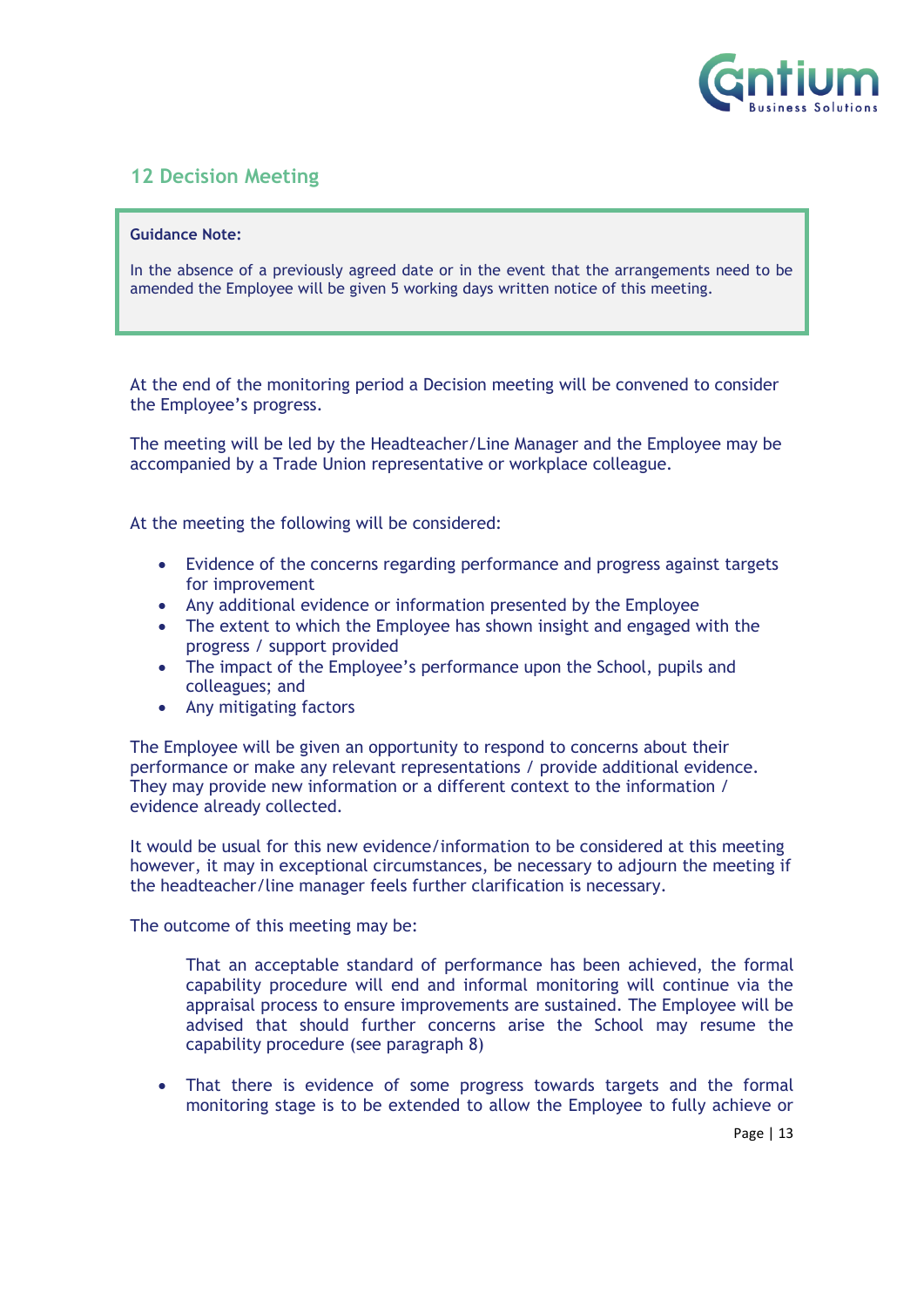

show sustained improvements in performance. The continuation of targets, monitoring and review arrangements will be discussed with the Employee

- That performance remains unsatisfactory and the evidence is that the Employee is unlikely to achieve or sustain the standard expected within a reasonable timescale. The Employee will be advised that the School intends to convene a panel to consider the case for dismissal on the grounds of capability
- For the Headteacher to consider whether redeployment may be appropriate.

## <span id="page-13-0"></span>**13 Capability Dismissal Hearing**

The Employee will be given written notification of the date, time and venue of the hearing which will usually be not less than 10 working days' notice.

The notification will advise the Employee of the case to be considered and possible outcomes of the hearing, including that dismissal may be an outcome.

The School will provide the Employee with all relevant documents which will be referred to during the hearing. These will be sent with the notification letter no later than 10 working days before the hearing.

The Employee has the right to be accompanied at this meeting by a workplace colleague or trade union representative and is required to provide no later than 5 working days before the hearing:

- The name of their trade union representative or workplace colleague; and
- Any relevant documents they wish to be considered at the hearing.

The case for dismissal will be heard by the Headteacher (where not involved previously) / a panel of one or more members of the governing body.

During the hearing a representative of the School will present the case for dismissal and the Employee will be given the opportunity to respond.

In reaching a decision the Headteacher / panel may consider:

- Evidence of the concerns regarding performance and progress against targets for improvement
- Any additional evidence or information presented by the Employee
- The extent to which the Employee has shown insight and engaged with the progress / support provided
- The impact of the Employee's performance upon the School, pupils and colleagues; and
- Any mitigating factors presented by the Employee.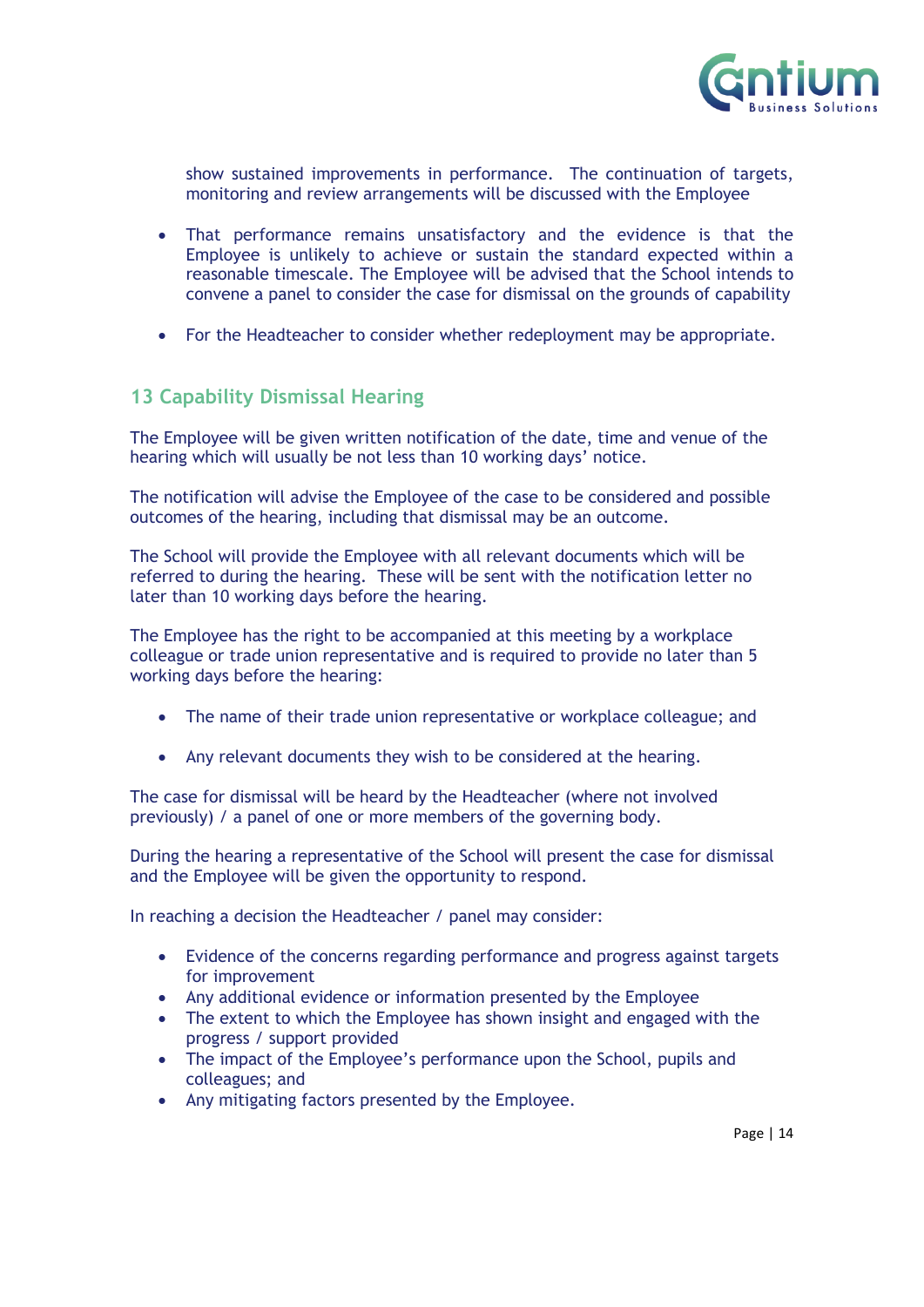

It may be necessary, in exceptional circumstances, to adjourn the meeting to consider any new information or representations made by the Employee.

The outcome of the hearing may be to:

- Dismiss the Employee on the grounds of capability
- To continue a further period of formal monitoring

The headteacher / panel should provide the Employee with written confirmation of what was discussed and the outcome of the hearing within 5 working days of the decision.

The Employee may appeal in writing against any sanction within 5 working days of receipt of the notification of the outcome.

Where dismissal is an outcome the notification letter should:

- Specify the reason for the dismissal, termination date and the notice period; and
- Advise the Employee of their right of appeal against the dismissal.

It will be deemed sufficient for the School to issue written confirmation of the outcome of the hearing to the Employee's last known address.

Where an Employee is not dismissed, appropriate next steps and a further review date should be confirmed in writing with the Employee.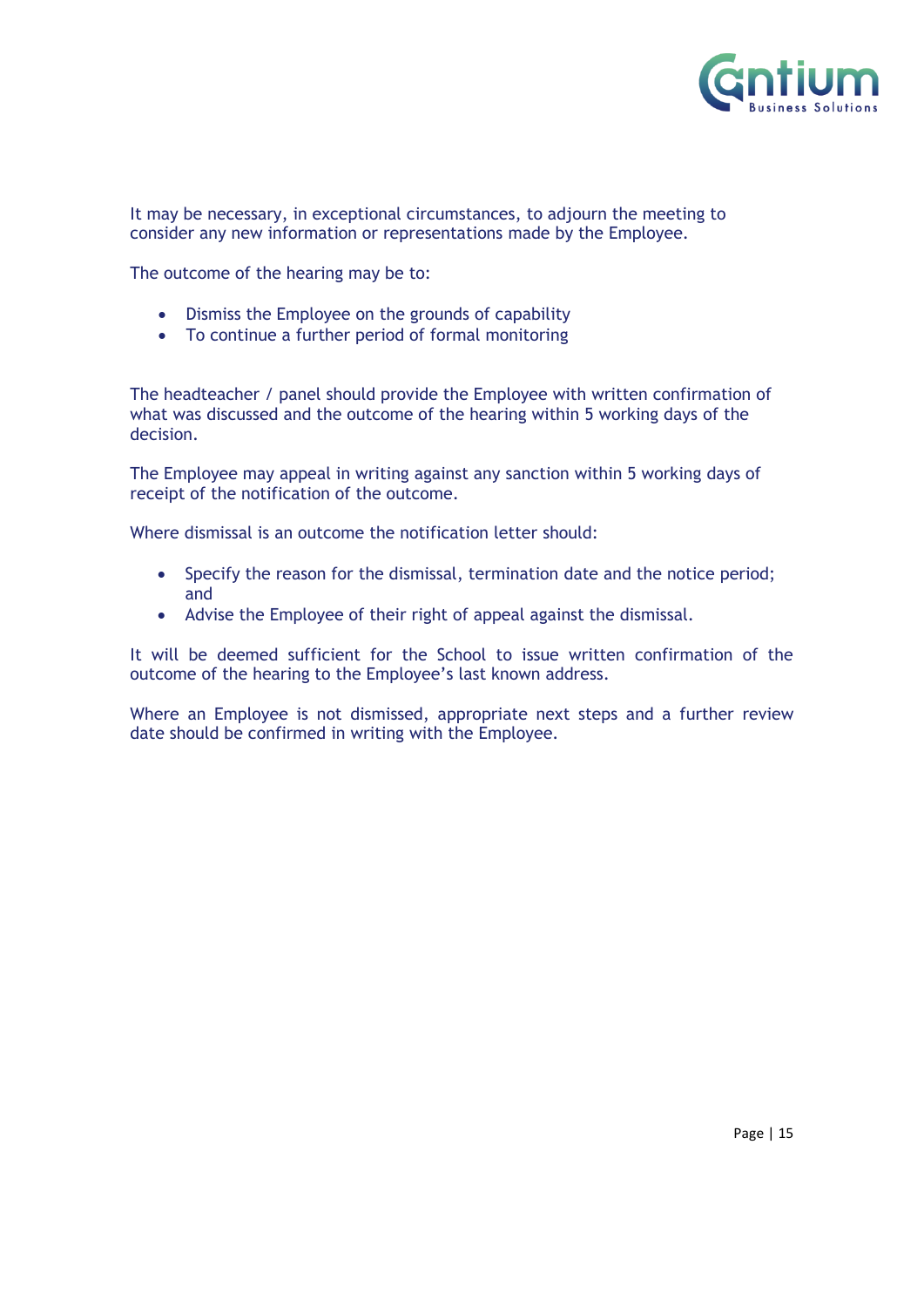

## <span id="page-15-0"></span>**14 Appeal**

An Employee may appeal in writing against a formal sanction or dismissal decision within 5 working days of receipt of the written outcome to the Clerk to the Governing body or nominated person with clear reasons as to why the appeal should be considered.

Grounds for Appeal may include:

- Unfairness of the decision
- That the sanction imposed was unreasonable
- That new evidence has come to light
- Procedural irregularities.

The letter of appeal must state which of the above grounds the employee wishes to appeal against and the reasons for this. Failure to do this will result in the appeal being delayed or in the case of continued failure to provide the grounds of appeal may result in the appeal being declined on the grounds that it has not been submitted in an appropriate and timely manner.

Any supporting information for the appeal hearing must be submitted by the Employee no later than the deadline for the receipt of an appeal.

The School will provide the Employee with copies of any documents which will be referred to during the appeal in advance and usually no later than 5 working days before the appeal hearing.

Appeals will be heard by a panel of one or more members of the governing body. The panel would not usually include staff governors. An appeal hearing will be convened at the earliest opportunity, usually within 10 working days of receipt of the request.

The Employee has the right to be accompanied at this meeting by a workplace colleague or trade union representative.

The purpose of the appeal is to review the original decision on the basis of the grounds for appeal presented by the Employee. The outcome may be:

- To uphold the original decision in full
- To uphold the original decision in part, but reduce the level of the sanction imposed or amend other elements of the decision
- To uphold the Employee's appeal in full and withdraw any sanction.

The panel may not impose a higher level of sanction than reached previously.

The Employee will be notified in writing of the outcome of the appeal and the reason for the decision, usually within 5 working days of the decision being made.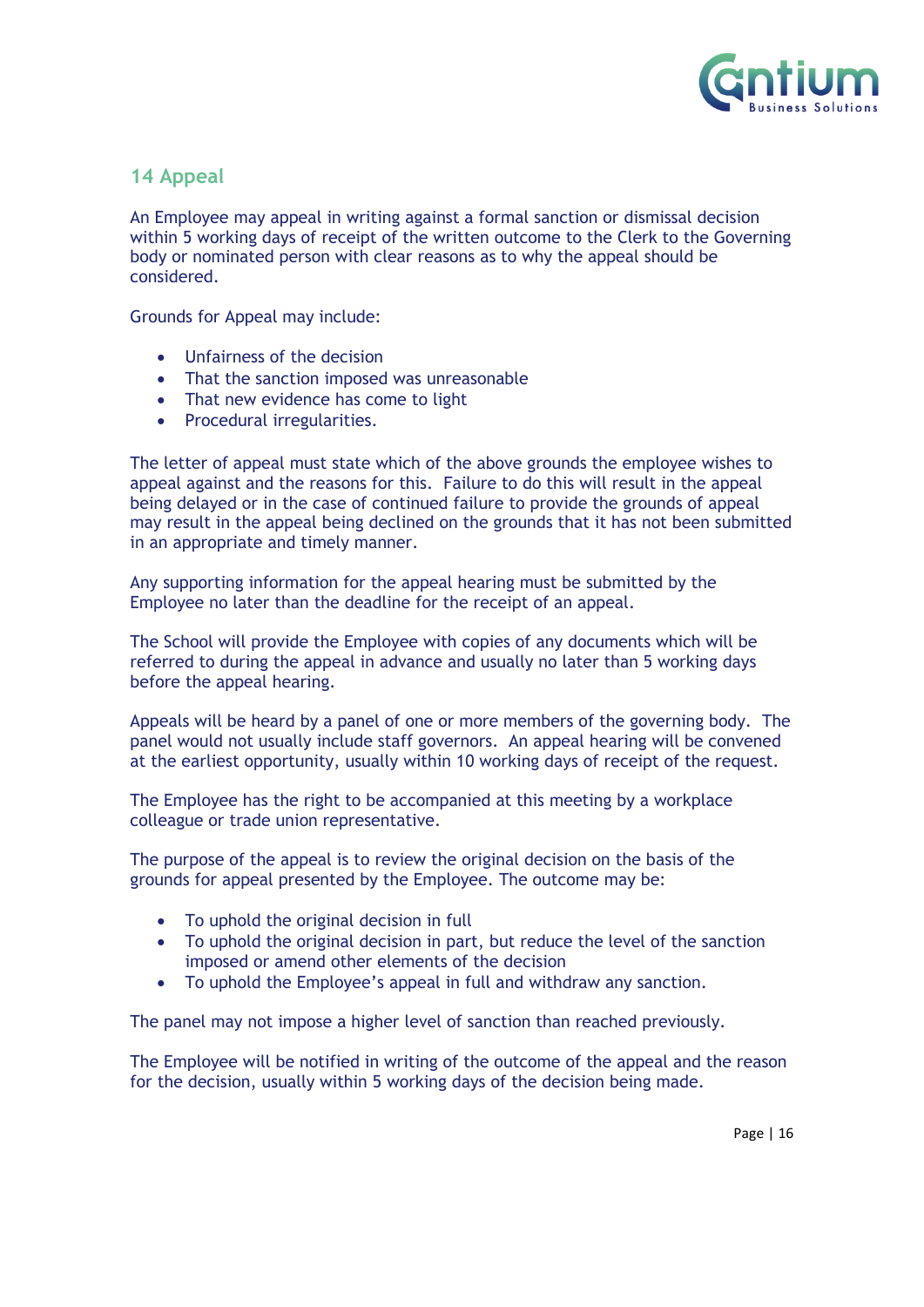

It will be deemed sufficient for the School to issue written confirmation of the outcome of the hearing to the Employee's last known address.

The decision of the appeal panel is final and there is no further right of appeal at that stage.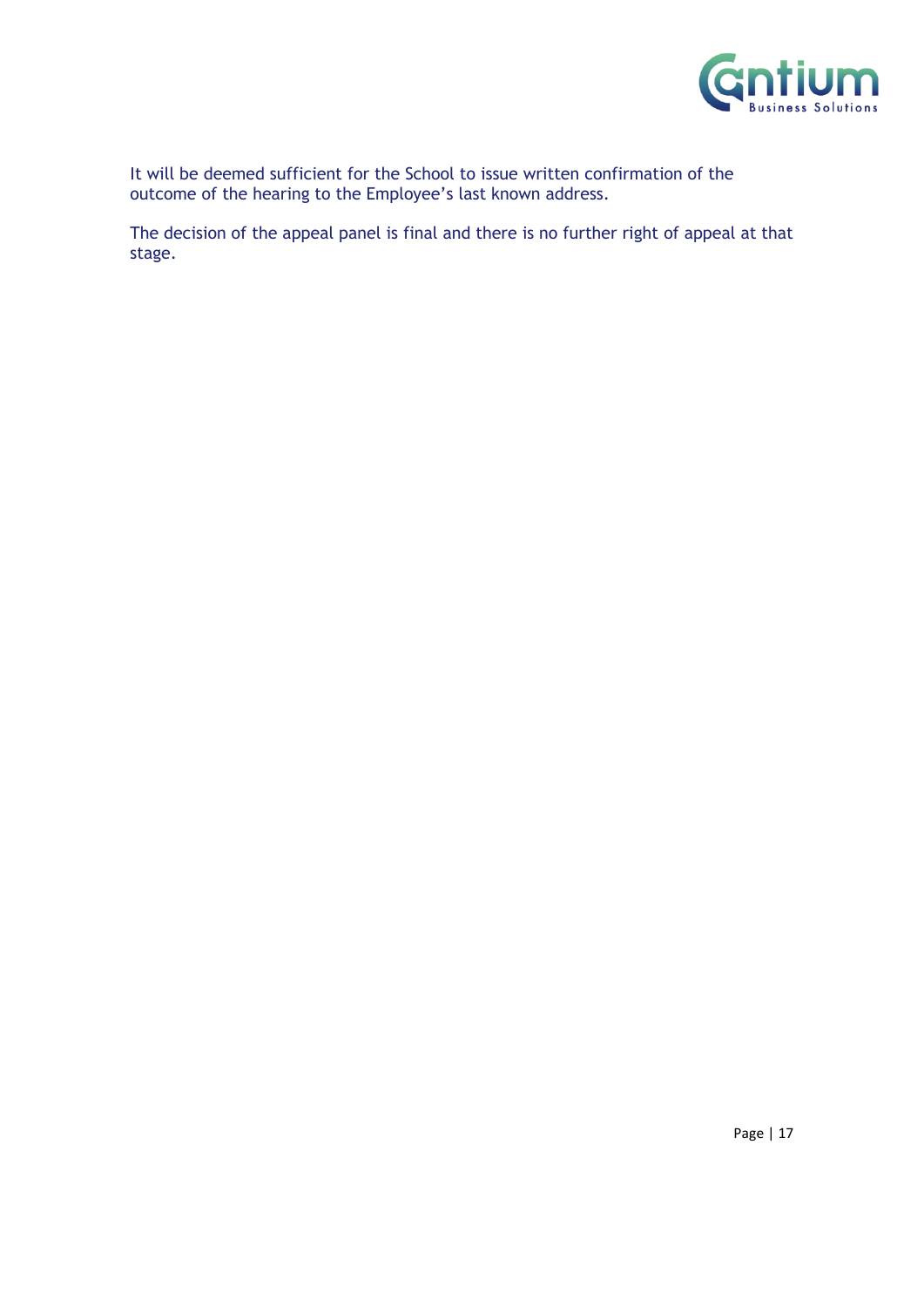

# <span id="page-17-0"></span>Part C: Additional Considerations in the Management of Capability Issues

# <span id="page-17-1"></span>**15 Suspension of the Appraisal Process**

Should the Capability Procedure commence, the appraisal process will be suspended.

# <span id="page-17-2"></span>**16 Ill health and sickness absence during the process**

The School recognises that the capability process may be a challenging experience and will seek to ensure reasonable support is provided to Employees.

It may also be beneficial to identify a colleague not involved in the management of performance concerns to provide professional and pastoral support during the process.

The ill health of an Employee will not usually be grounds for ceasing a capability process.

Should an Employee be absent due to ill health whilst concerns are being addressed under the capability procedure, the matter will be managed in accordance with the Schools Absence and Ill Health policy. The capability process will be resumed on the Employee's return to work.

The advice of an Occupational Health practitioner will be sought at the earliest opportunity and it is anticipated that the Employee will consent to a referral being made in such circumstances. Where consent is declined employment decisions will be made based on the information available to the school. Following the receipt of Occupational Health advice consideration will also be given to any measures that can be put in place to further support the Employee during the capability process.

## <span id="page-17-3"></span>**17 Provision of information in employment references**

Should an Employee be within the Capability Procedure details of this, including any 'live' formal warnings will be disclosed, upon request, in any reference provided to a prospective employer. A reference may contain factual details about the support and development an Employee has received, outside of the Capability procedure.

In accordance with the School Staffing Regulations (2012) where a teacher / leadership teacher in a maintained School applies for a teaching post in another maintained School or Academy, the governing body must on request advise the prospective new School in writing whether, within the past 2 years, the Employee has been subject to capability procedures, the duration of proceedings and their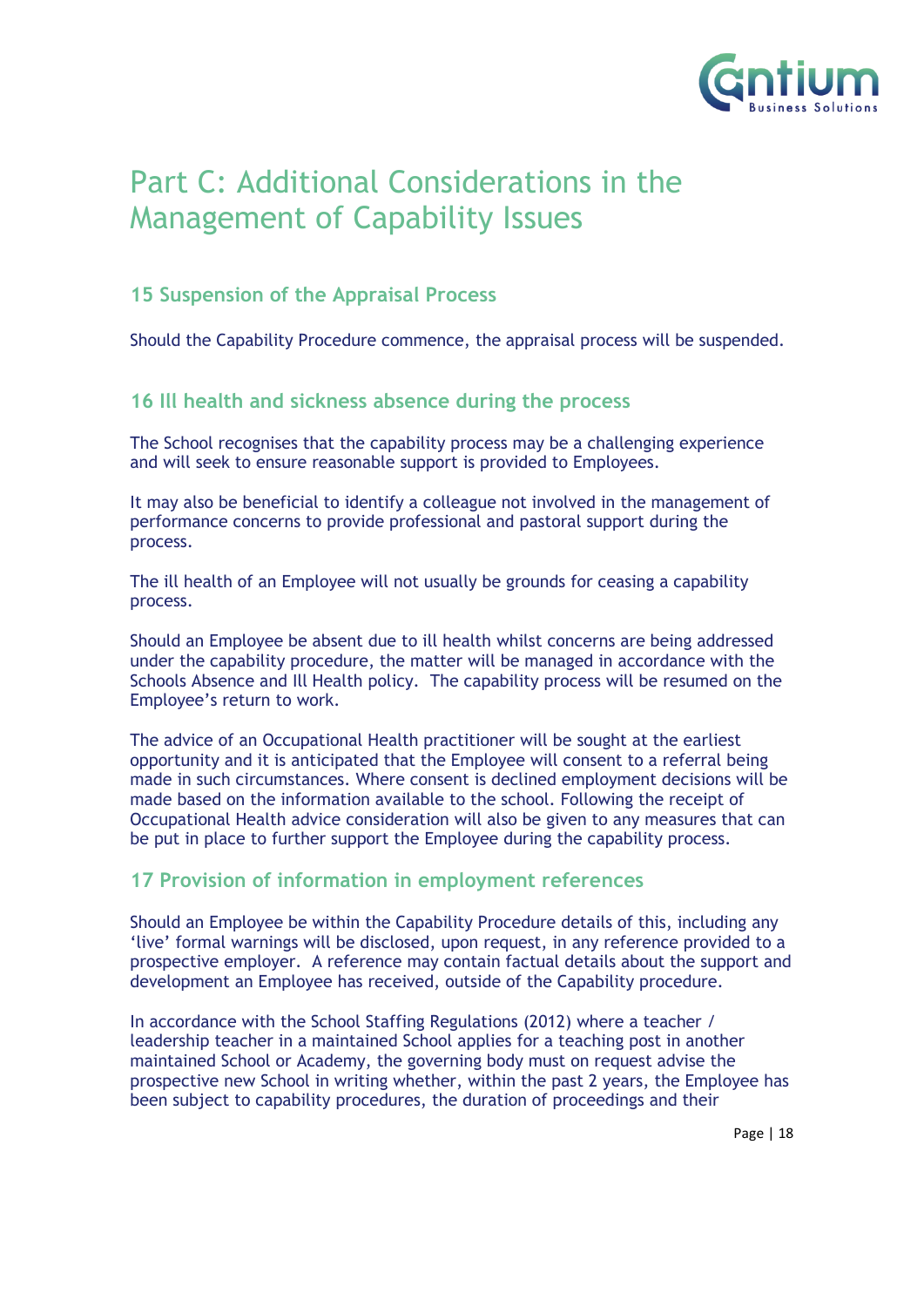

#### outcome. *(Please note this requirement relates to performance capability concerns only and not ill health related capability)*

In the case of Academies established after April 2013 the above information must be provided under the terms of the Academy funding agreement. This requirement does not apply to Academies established prior to this date.

### <span id="page-18-0"></span>**18 Conduct during the process / non engagement**

The School expects Employees to engage with action to support or improve performance in a positive and professional manner.

Where an Employee refuses to engage in the capability process or is persistently unwilling or unable to attend meetings held under this procedure without good reason – the Headteacher may make a decision about the appropriate action based on the available information.

Refusal to engage may also be considered as a disciplinary matter.

### <span id="page-18-1"></span>**19 Role of the professional advisor**

Other members of the leadership team or suitably qualified local authority / educational advisors may be invited to advise the Headteacher during the management capability concerns. This may include but is not limited to undertaking lesson observations, assisting with the review / assessment of progress against targets.

In the case of concerns relating to the Headteacher, the Chair of Governors will be supported in the management of capability concerns by a suitably skilled and/or experienced external adviser who has been appointed specifically for that purpose.

However, it should be noted that such advisors do not have a decision making role in the process.

#### <span id="page-18-2"></span>**20 Newly Qualified Teachers**

The performance of Newly Qualified Teachers undertaking statutory induction will be managed in accordance with the Statutory Guidance for Induction for Newly Qualified Teachers.

[https://www.gov.uk/government/uploads/system/uploads/attachment\\_data/file/45](https://www.gov.uk/government/uploads/system/uploads/attachment_data/file/458233/Statutory_induction_guidance_for_newly_qualified_teachers.pdf) 8233/Statutory induction guidance for newly qualified teachers.pdf;

In the first instance concerns will be addressed via the stages outlined in this guidance however where there are serious capability failings and the required progress is not achieved / sustained the School may address these under the Capability Procedure.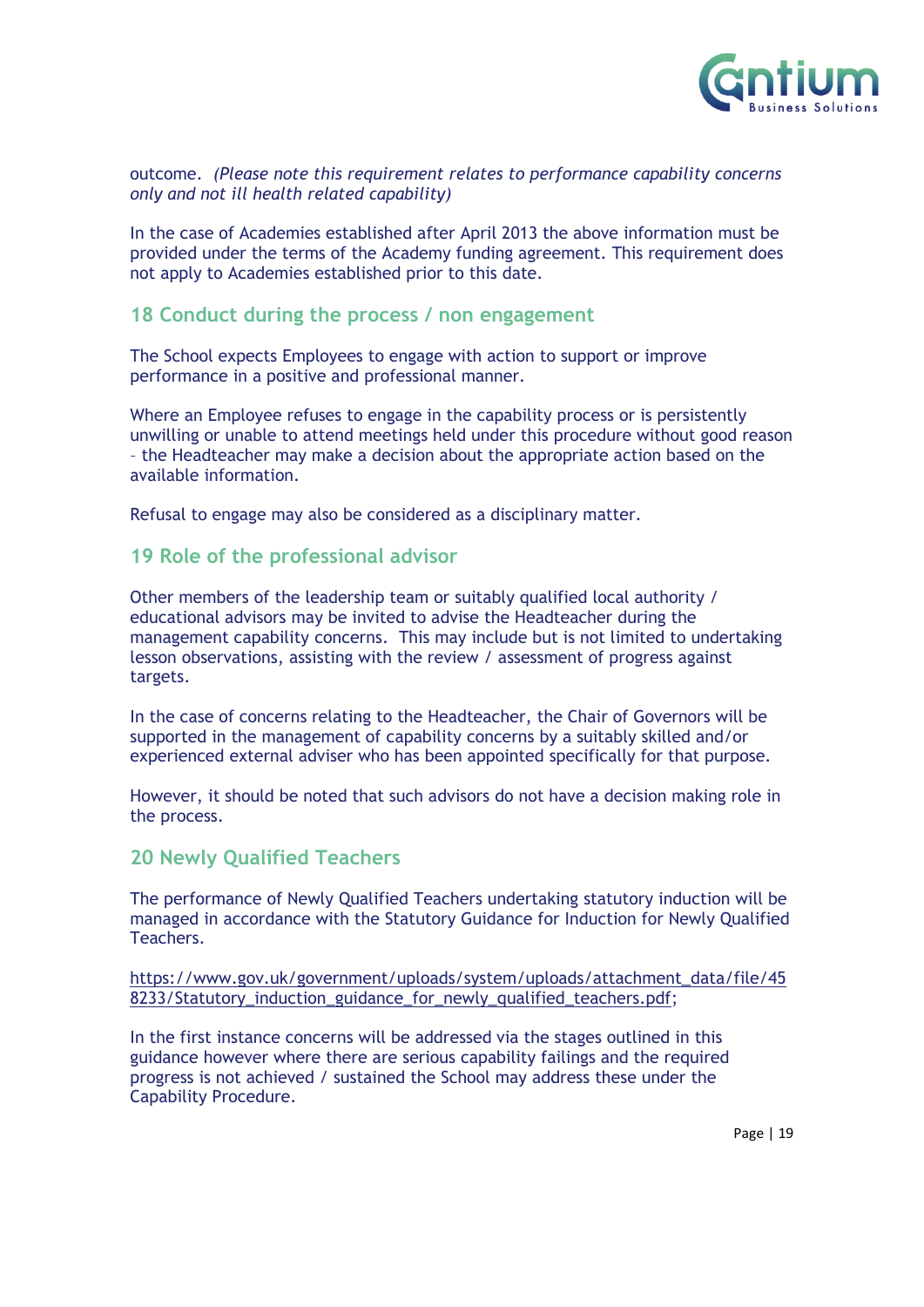

#### <span id="page-19-0"></span>**21 Other concurrent processes**

Employees should be advised that reasonable management action to address concerns relating to performance and capability should not automatically be perceived in itself as a reason to raise a grievance.

In the event that an Employee raises a grievance or complaint of harassment or bullying in the course of the capability process, both processes may continue concurrently.

However, each case will be considered on its own merits to ensure the School is acting reasonably.

#### <span id="page-19-1"></span>**22 Non attendance at meetings and hearings**

Where an Employee or their representative is unavailable to attend a meeting held under this procedure, they should inform the Headteacher / Panel at the earliest opportunity who will give due consideration to any request to postpone taking into account the individual circumstances and the reason for non attendance.

A hearing / appeal may be deferred by up to 5 working days from the date of the original meeting where an Employee's representative is unavailable. Other than in exceptional circumstances only one postponement will be granted.

The Headteacher / Panel reserves the right to hold a meeting / hearing / appeal in the Employee's absence where all reasonable efforts to secure attendance have been unsuccessful. In this event the Employee will be given the opportunity to make written representations to the meeting or for their representative or workplace colleague to make representations either in person or in writing on their behalf.

If no submissions are received the Headteacher/ panel may make a decision based on the available information.

It should be noted that the availability of representatives should not unduly delay meetings.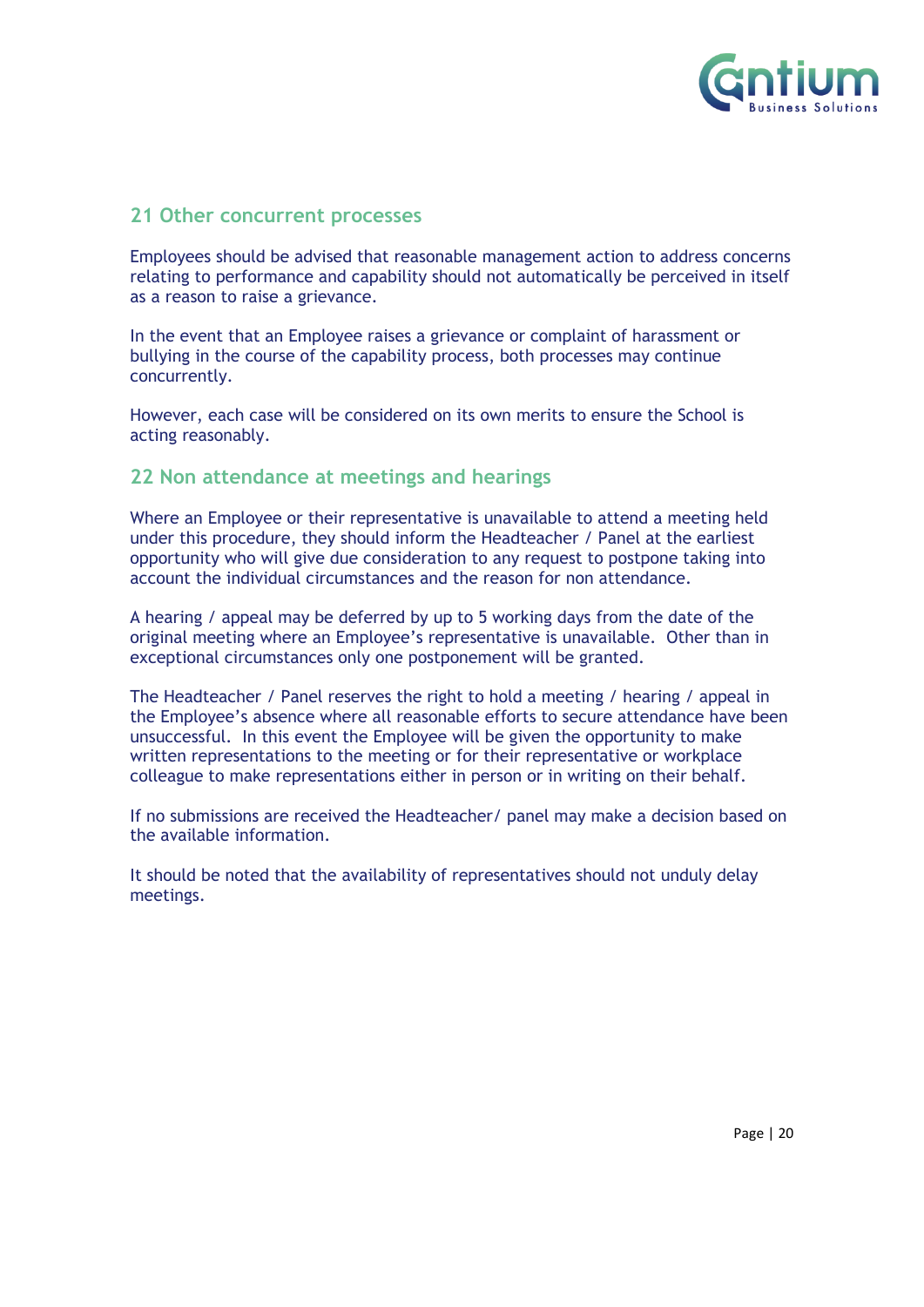

# <span id="page-20-0"></span>**23 Minuting meetings and Record Keeping**

Notes may be taken of all discussions held with an Employee. A record of the discussions will be recorded within the outcome/decision letters following meetings.

Full records should be kept of targets, expectations set and evidence of progress against these.

Minutes will be taken at dismissal and appeal meetings. Minutes may be taken by a clerk who is present at the meeting or transcribed from an audio recording. An audio recording will only be made with the prior consent of the Employee.

Minutes will be shared with the Employee as soon as practicable and in any event before any appeal hearing takes place. The Employee will have the opportunity to check the accuracy of the minutes / notes taken of their evidence and submissions. Where there are discrepancies between the Employer and Employee that cannot be resolved both versions of the minutes will be held on record. Where an audio recording is made this will be shared with the Employee if requested.

Covert recordings of meetings or hearings are expressly prohibited.

# <span id="page-20-1"></span>**24 Confidentiality**

All parties are required to respect the confidentiality of all information relating to the capability process.

The School recognises its obligations under the General Data Protection Regulation and associated legislation and the rights of Employees with regards to the personal data held on them.

All records relating to the management of Capability will be gathered, processed, held and shared in accordance with the requirements of the General Data Protection Regulation and Data Protection Act.

Please refer to the School's Data Protection Policy and Privacy Notice for further details.

All records and information, including those relating to any sanction imposed, are a matter of confidence between the School and the Employee. In certain limited circumstances this information may be shared by the School – for example in the provision of employment references to prospective Employers.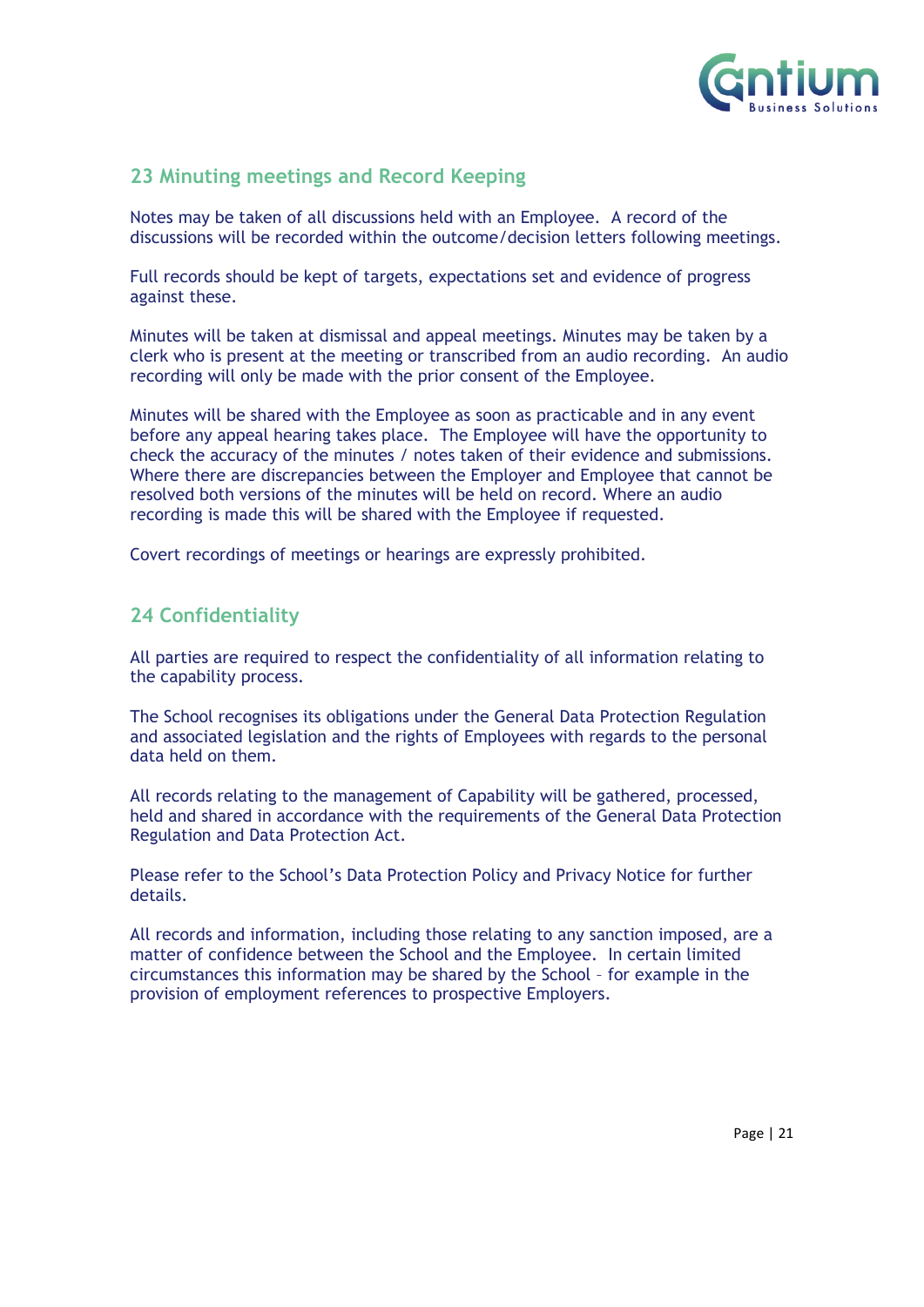

# **25 Advice and support to Employees during the process**

Employees are advised to seek early support from their Trade Union or Professional Association.

Employees may address questions about this procedure to the Headteacher or other delegated staff member.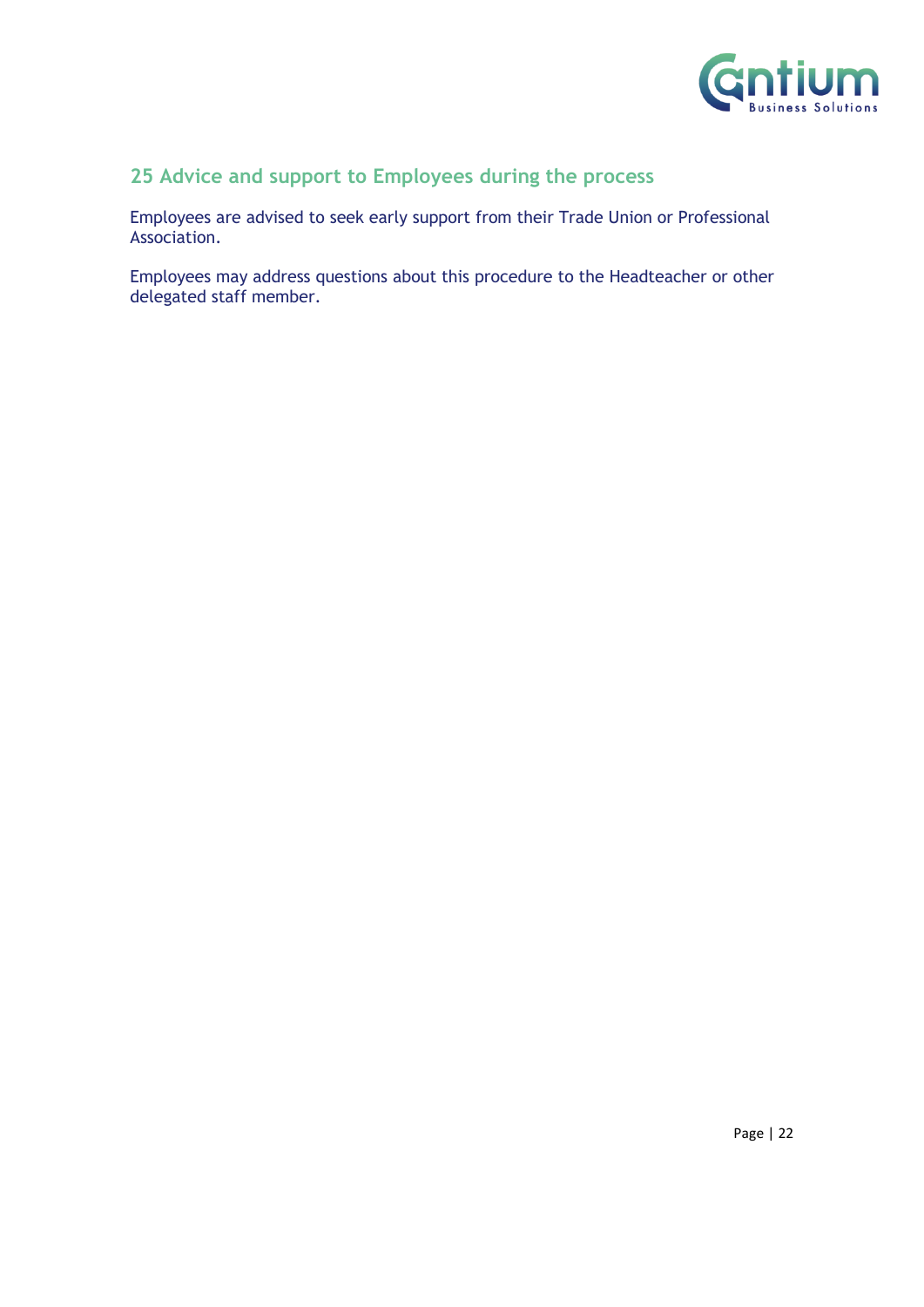

# <span id="page-22-0"></span>Appendix 1: Delegated responsibility

#### **Guidance Note:**

Under the School Staffing Regulations 2009, dismissal decisions, may be delegated to either:

- The Headteacher
- One or more governors
- One or more governors acting together with the Headteacher

Governors should therefore determine delegation arrangements for formal hearings within their own School.

The composition of panels should be consistent with the Governing Body's Terms of Reference.

Schools are advised to seek guidance from their personnel provider on the appropriate composition of formal panels given the circumstances to ensure a fair, impartial and objective process.

Formal meetings and hearings to consider matters short of dismissal may be delegated to another manager or the Headteacher.

Where matters are heard by a manager - appeals against any sanction imposed will be heard by the Headteacher. Where the Headteacher has considered the matter – appeals will be heard by a panel of one or more governors.

**Dismissal Decisions** *(please delete the option which does not apply)*

#### **Either : Where authority to dismiss has been delegated**

In this School responsibility for dismissal decisions has been delegated to the Headteacher, therefore formal hearings to consider dismissal may be heard solely by the Headteacher.

A panel of one or more governors may be convened to hear the matter in situations where it is not appropriate for the Headteacher to perform this function.

Appeals will be heard by a panel of one or more governors who have had no prior involvement in the matter under consideration.

Staff governors should not usually be a member of a governor panel and where they are must ensure that they can deal with the matter impartially and objectively.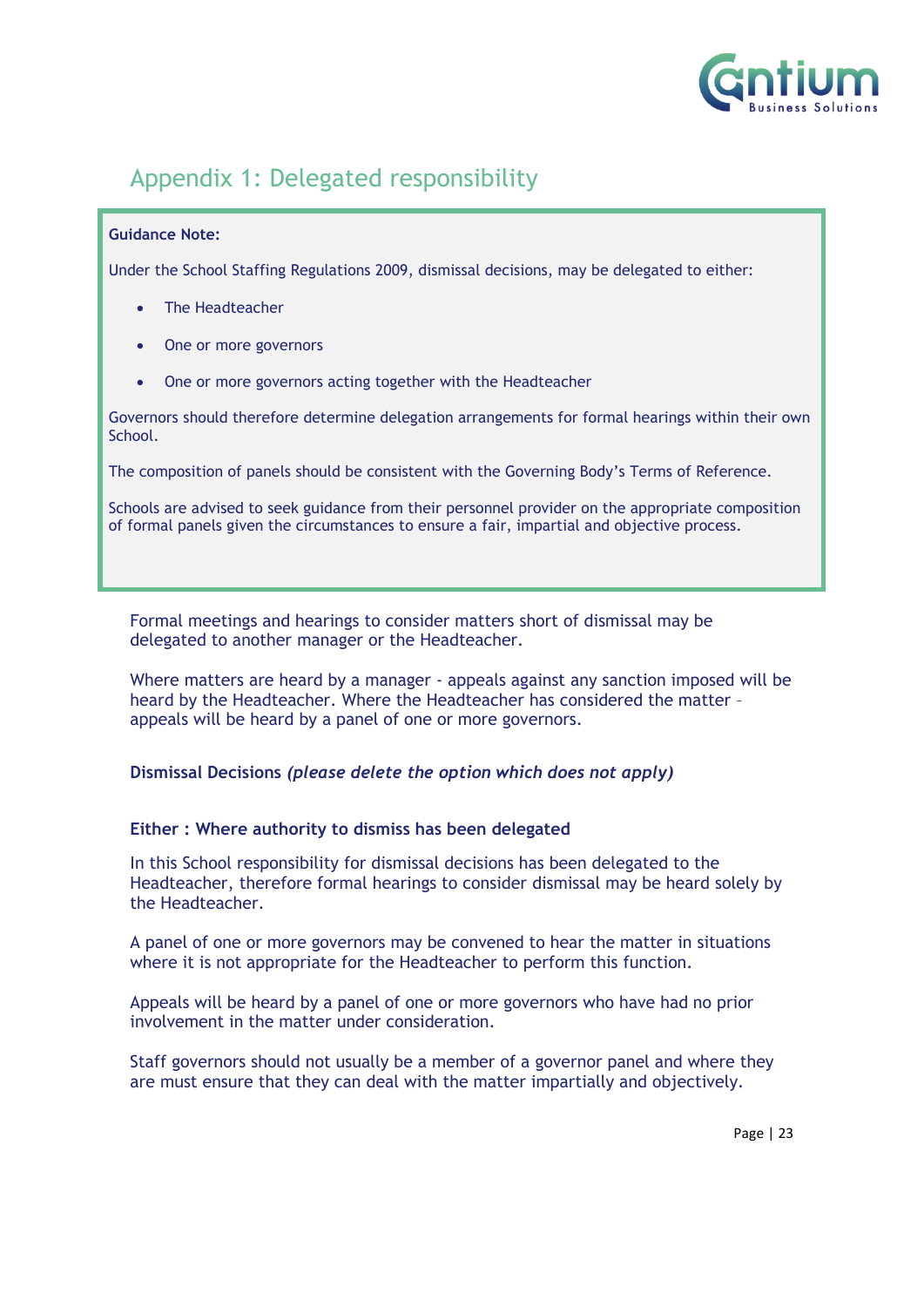

#### **Or: Where authority to dismiss has not been delegated**

In this School responsibility for dismissal decisions has not been delegated and therefore formal hearings to consider dismissal will be heard by a panel of one or more governors who have had no prior involvement in the matter under consideration.

Appeals will be heard by a further panel of one or more governors who have had no prior involvement in the management of the case.

Staff governors should not usually be a member of a governor panel and where they are must ensure that they can deal with the matter impartially and objectively.

### **Matters Relating to the Headteacher**

Concerns relating to the capability of the Headteacher will be managed by the Chair of Governors.

Should the Chair of Governors have concerns about the performance of a Headteacher which cannot be addressed through the appraisal process these should be discussed in confidence with the School Improvement Advisor / Area Education Officer at the earliest opportunity and professional advice sought on whether the capability procedure should be initiated by the School.

It should be noted that it is the responsibility of the Chair of Governors and not the Local Authority to initiate the capability procedure. Formal capability warnings may be issued by the Chair of Governors.

Should a case for dismissal on the grounds of capability be made this should be heard by a governor panel comprising one or more members of the governing body (including the vice chair where appropriate).

Appeals will be heard by a panel of one or more members of the governing body with no prior involvement in the management of the case.

Staff governors should not usually be a member of a governor panel and where they are must ensure that they can deal with the matter impartially and objectively.

#### **Additional Considerations for Community and Voluntary Controlled Schools.**

In accordance with the 2009 School Staffing Regulations where a decision is made by a Community or Voluntary controlled School to dismiss an Employee, the Local Authority (via Cantium) must also be informed of the decision and reasons for this by the School. The Local Authority should then confirm the dismissal decision and any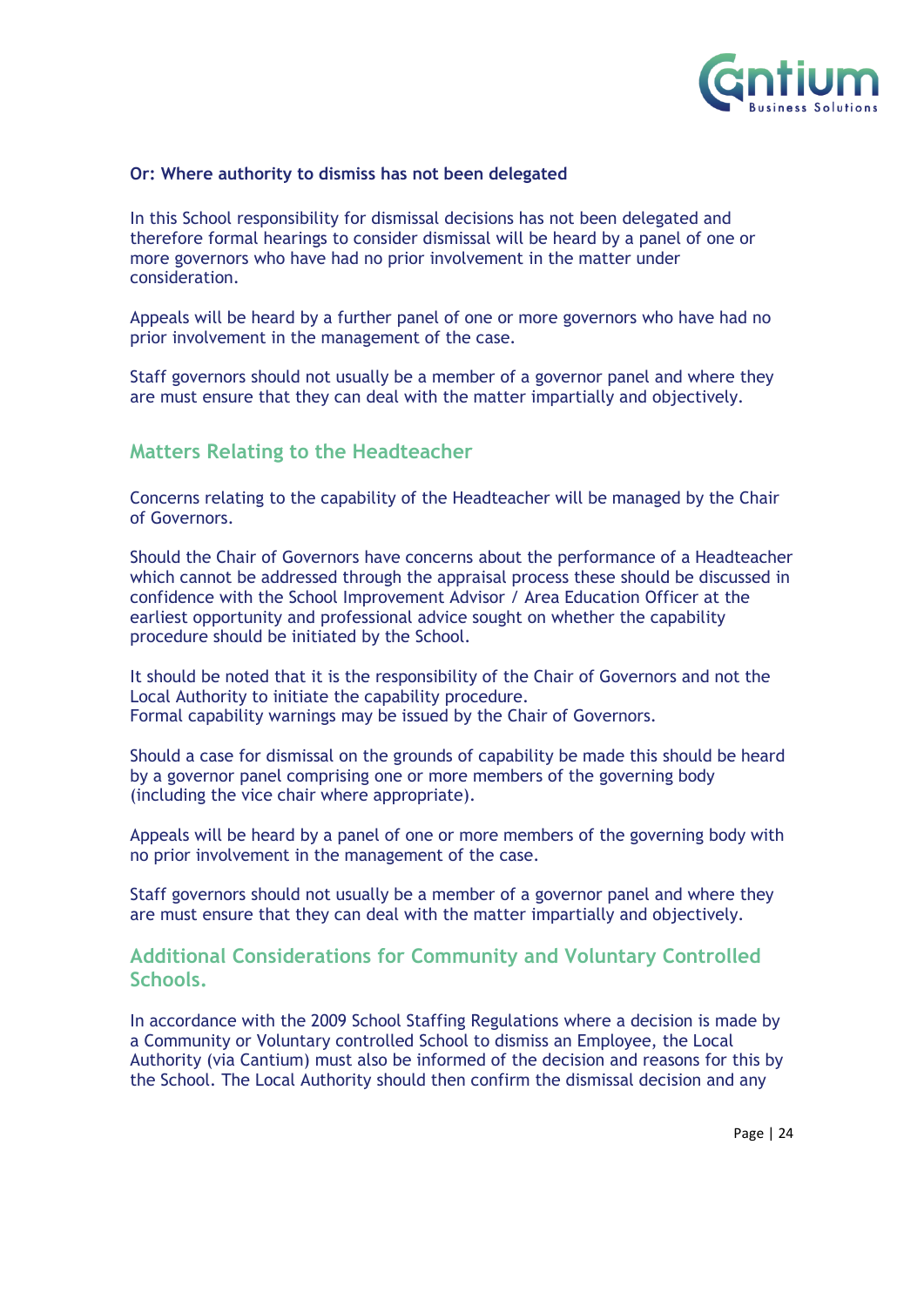

appropriate notice in writing to the Employee within 14 working days of the date the Individual was notified of the decision.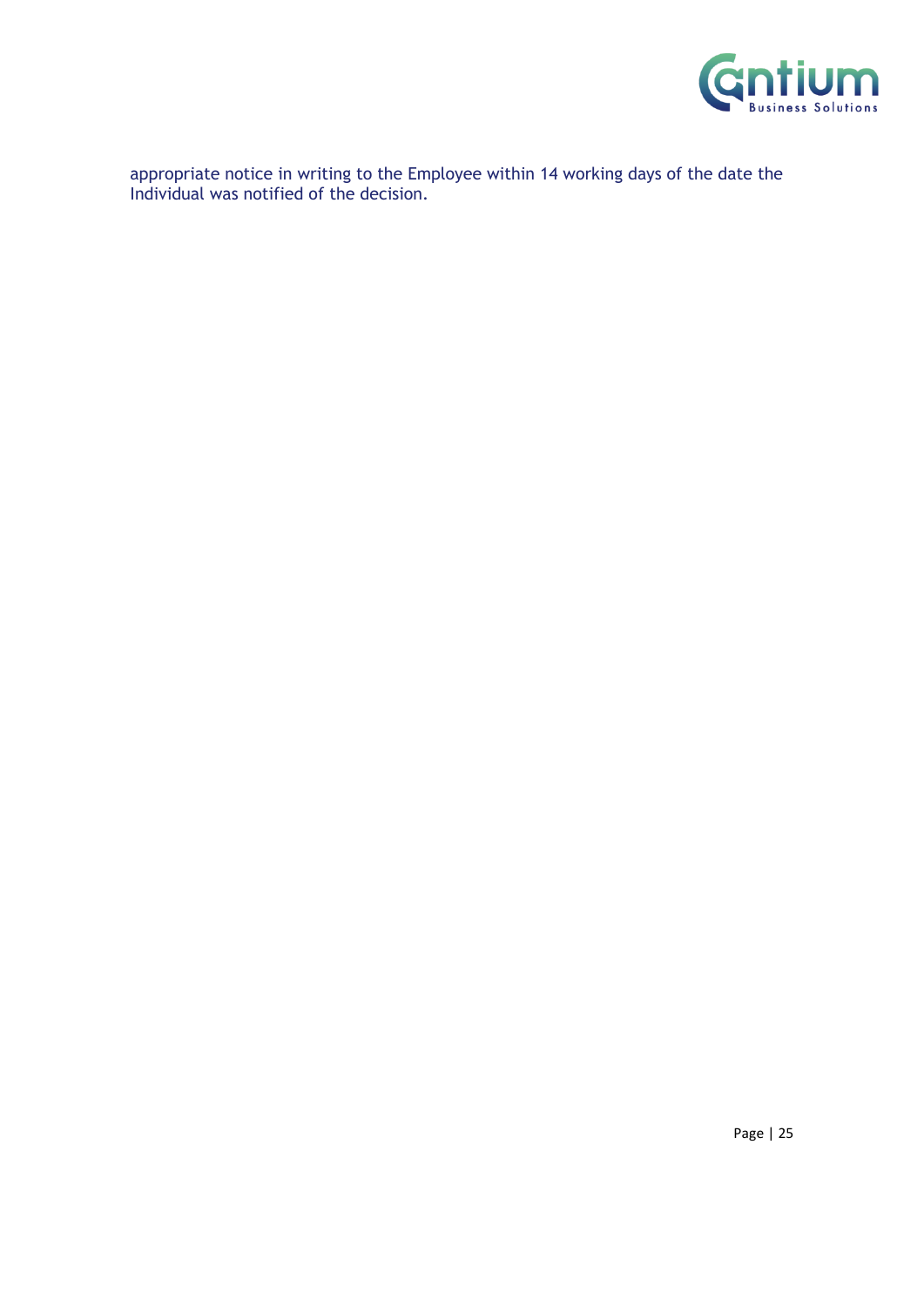

# <span id="page-25-0"></span>Appendix 2: Guidance for Hearings and Appeals

## **General**

Hearings and Appeals should take place at a reasonable time and place usually during the Employee's normal working hours unless otherwise agreed with the Employee and, in the case of Employees who work term time only, during the School term. Hearings and Appeals should not be heard beyond 5pm to protect the welfare of all parties. These arrangements may be varied by mutual agreement.

Consideration should be given to the venue for the hearing. There should be adequate rooms for the parties and arrangements to ensure that the hearing is conducted with discretion and that confidentiality is maintained. A venue away from the School site may be appropriate in certain circumstances.

The precise procedure to be followed will vary depending on the particular circumstances of each case, but in general the following will apply:

### **Role of the Headteacher / Panel hearing the Case**

It is the role of the Headteacher / panel hearing a case to consider the evidence presented and decide whether on the balance of probabilities:

- The case against the Employee has been established; or
- Whether it is appropriate and reasonable to issue a formal warning or dismiss the Employee.

Should an Employee appeal the outcome of the hearing, it is the role of the Headteacher / panel considering the appeal to review the original decision on the basis of the grounds for appeal presented by the Employee and to consider whether the original outcome was within a range of reasonable responses given the circumstances.

If the case is to be heard by a panel, a chair will be identified who will have responsibility for facilitating the hearing.

### **The Role of the Representative**

The Employee has the right to be accompanied to a hearing or appeal meeting by either a workplace colleague or recognised Trade Union representative.

The representative may address the hearing to put and sum up the Employee's case, respond on behalf of the Employee at the hearing and confer with the Employee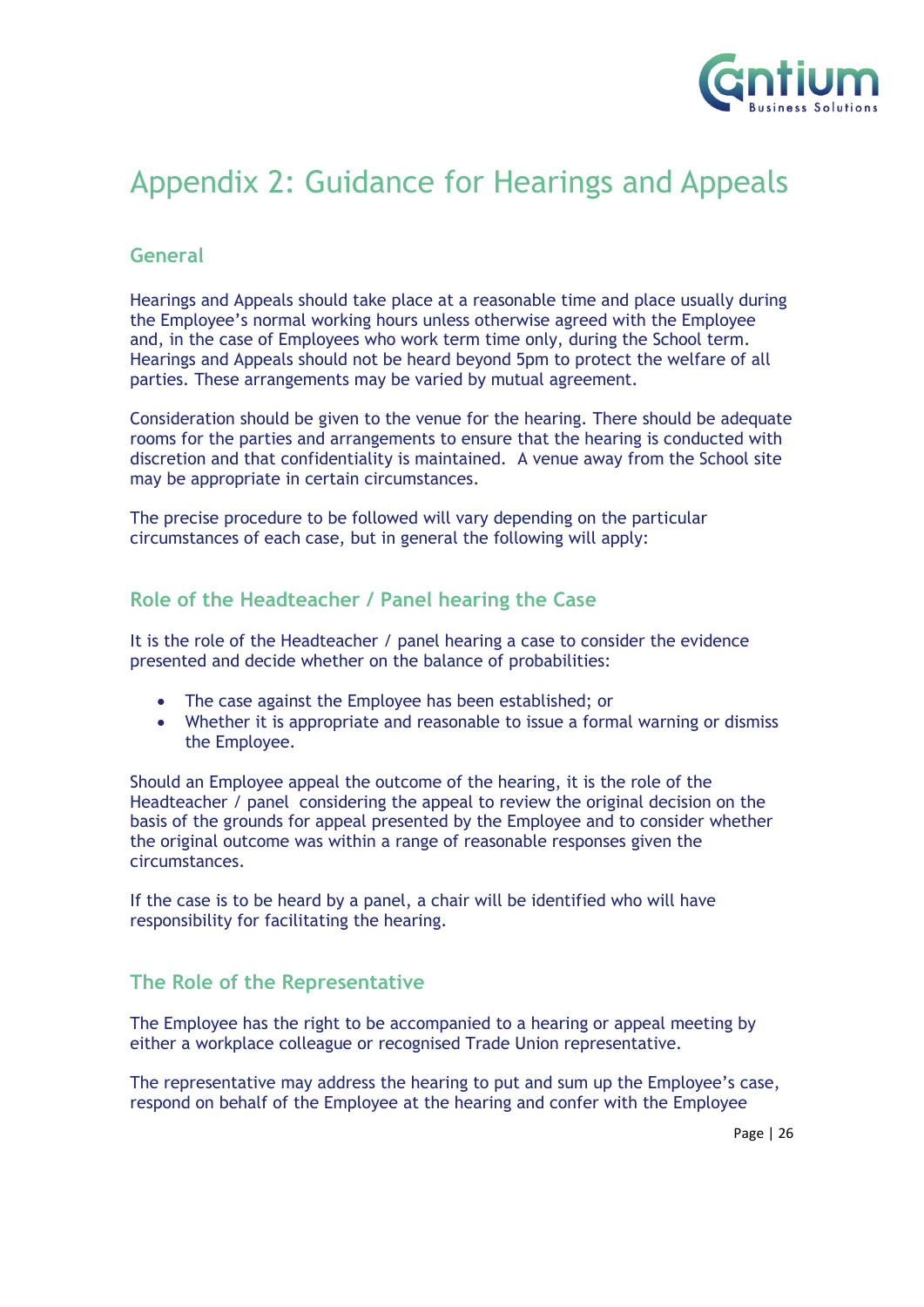

during the hearing. The representative does not have the right to answer questions on the Employee's behalf, address the hearing if the Employee does not wish it or prevent the Employer from explaining their case.

## **The Role of the HR Advisor**

The School may request that a HR Advisor attends a hearing or appeal meeting to advise the Headteacher / panel on the procedure and any points of employment law.

A further HR Advisor may also be in attendance to support the School in the presentation of their case.

The HR Advisor may be allowed to ask questions and clarify issues on behalf of the party they are supporting.

# **Procedure for Hearings**

- The headteacher hearing the case / chair of the panel will introduce those present and their roles, explain the case to be considered, the procedure to be followed and the format of the hearing
- The School's representative presents their case and referring to written submissions / evidence. The Employee and their representative and panel may ask questions of the School's representative
- The Employee or their representative presents their case, referring to written submissions and presenting any mitigating circumstances. The School's representative and panel may ask questions of the Employee and their representative
- Adjournments may be requested by both parties or by the Headteacher/ panel during the hearing
- Both parties have the opportunity to sum up their cases, with the Employee or their representative having the final word
- The hearing will then be adjourned whilst the Headteacher / panel deliberates over the evidence. If further clarity is required both parties may be recalled and the hearing reconvened so that all parties may hear any additional evidence
- Where possible the hearing will be reconvened and the Employee advised verbally of the outcome following the conclusion of the process and the Panel's deliberations. On occasion it may not be possible to determine an outcome on the day of the hearing, in which case the panel will reconvene at the earliest possible opportunity to make a decision. Where the panel reconvenes, the outcome to be communicated in writing to the Employee
- In all circumstances the Employee will be advised in writing of the outcome of the hearing usually within 5 working days of the decision being made.